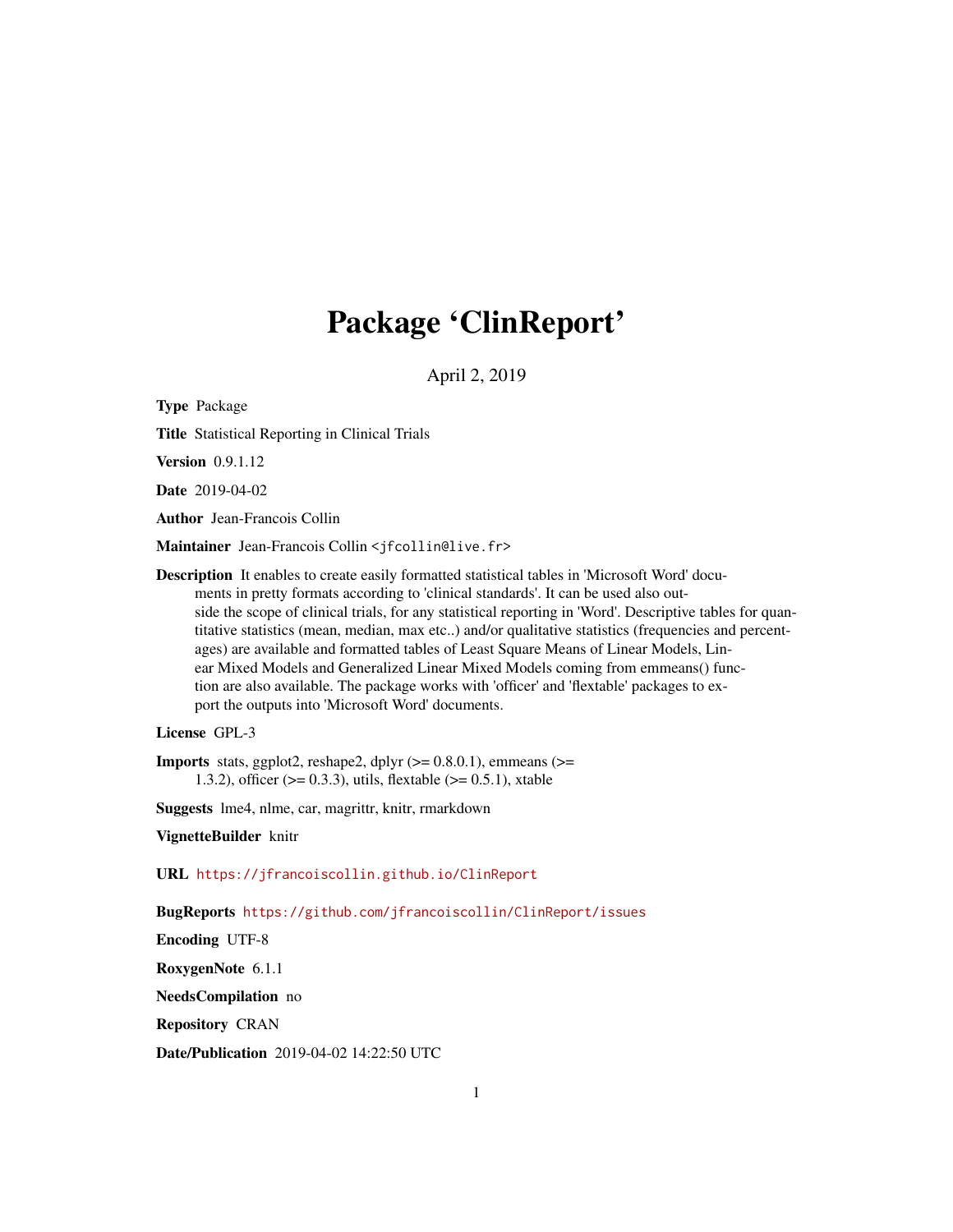# <span id="page-1-0"></span>R topics documented:

|       | add.stat | $\overline{2}$ |
|-------|----------|----------------|
|       |          | $\overline{4}$ |
|       |          | $\overline{4}$ |
|       |          | 5              |
|       |          | 6              |
|       |          | $\overline{7}$ |
|       |          | -8             |
|       |          | - 9            |
|       |          |                |
|       |          |                |
|       |          |                |
|       |          |                |
|       |          |                |
|       |          |                |
|       |          |                |
|       |          |                |
|       |          |                |
|       |          |                |
|       |          |                |
|       |          |                |
|       |          |                |
|       |          |                |
| Index |          | 33             |

add.stat *Add a new statistic to an existing table*

# Description

add.stat.desc enables to add a specific quantitative statistic into an existing table of statistics.

# Usage

```
add.stat(tab, data, func.stat, func.stat.name, pos, ...)
## S3 method for class 'desc'
add.stat(tab, data, func.stat, func.stat.name, pos = NULL,
  ...)
```
# Arguments

| tab       | A desc object                    |
|-----------|----------------------------------|
| data      | The data frame used to creat tab |
| func.stat | Passed to report.quanti function |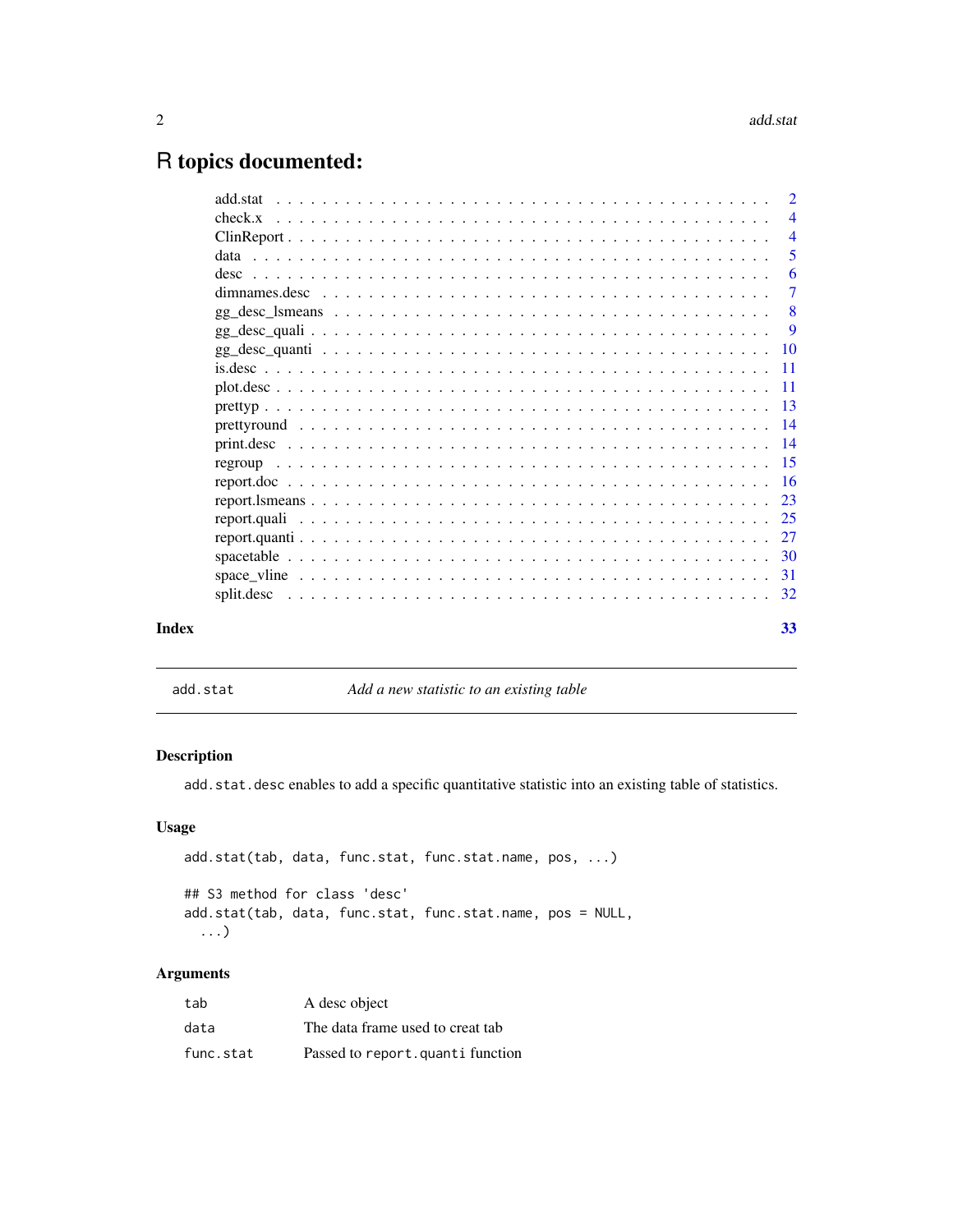#### <span id="page-2-0"></span>add.stat 3

|          | func.stat.name Passed to report.quanti function             |
|----------|-------------------------------------------------------------|
| pos      | Numeric used to sepecify the position of the new statistics |
| $\cdots$ | Other parameters                                            |

#### Details

Add a specific statistic in a desc object (only works for quantitative statistics for now). It calls the [report.quanti](#page-26-1) function with the same attributes as the tab argument and uses the [regroup](#page-14-1) function to bind the two results.

#### Value

A "quanti" desc object (desc\$type.desc equal to "quanti")

#### See Also

[regroup](#page-14-1) [report.quanti](#page-26-1)

#### Examples

# Load the data

data(data)

```
# The default statistics are given here:
```

```
tab1=report.quanti(data=data,y="y_numeric",x1="GROUP",total=TRUE,subjid="SUBJID")
```
# Define the function corresponding to the coefficient of variation for example

```
cv=function(y) sd(y,na.rm=TRUE)/mean(y,na.rm=TRUE)
```
# We use the add.stat function to add CV at the second row:

```
tab1.cv=add.stat(tab1,data,func.stat=cv,func.stat.name="Coef. Var",
pos=2)
```
tab1.cv

# Same with 2 explicative variables

```
tab=report.quanti(data=data,y="y_numeric",x1="GROUP",
x2="TIMEPOINT",total=TRUE,subjid="SUBJID",
at.row="TIMEPOINT")
```
tab=add.stat(tab,data,func.stat=cv,func.stat.name="Coef. Var", pos=2) tab

# And on position 5, we can add for example the mode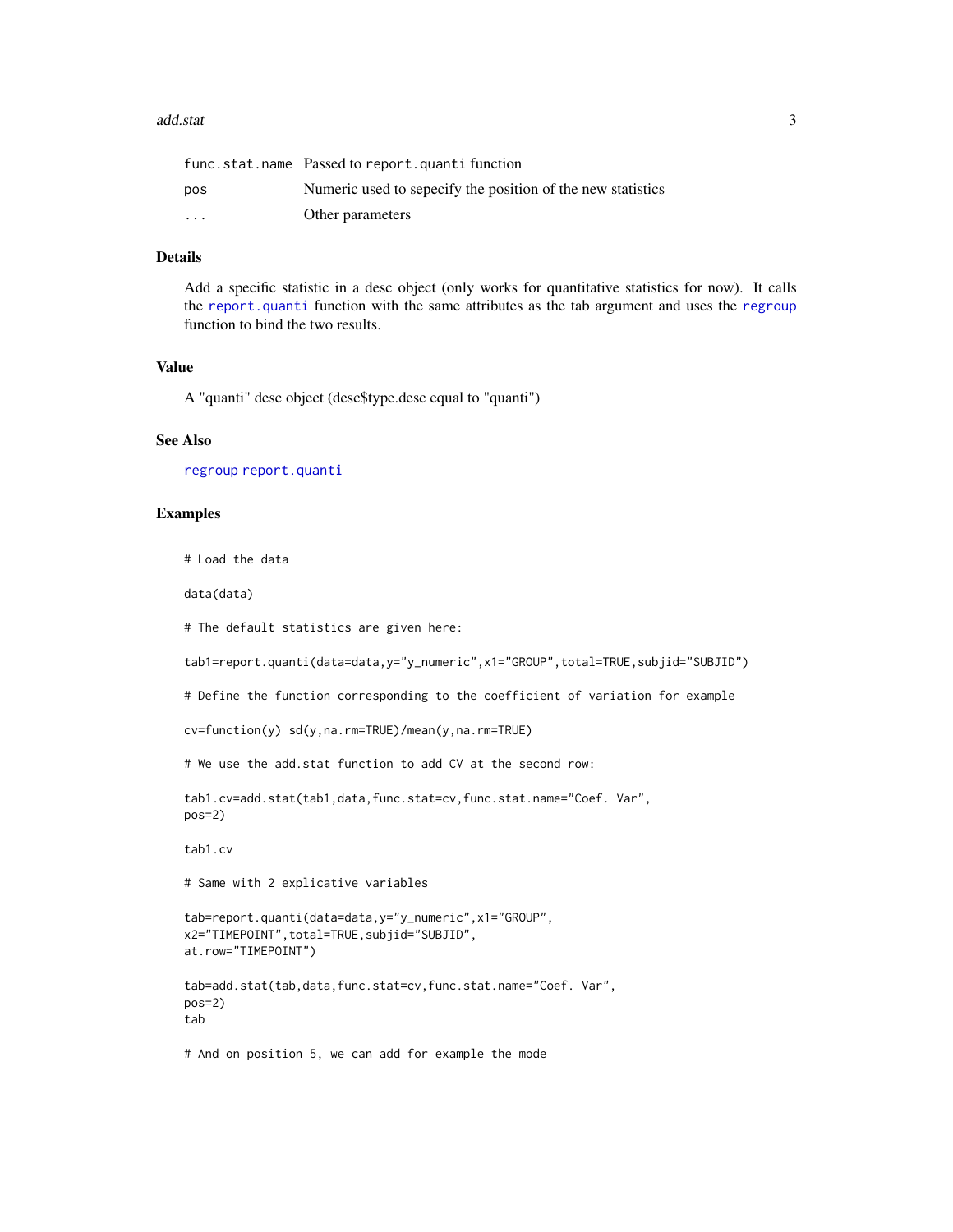```
mode=function(x)
{
  x=na.omit(x)
  ux < - unique(x)ux[which.max(tabulate(match(x, ux)))]
}
```

```
tab=add.stat(tab,data,func.stat=mode,func.stat.name="Mode",
pos=5)
tab
```
check.x *Check if the variable argument supplied in report.quanti and report.quali is ok*

# Description

Check if the variable argument supplied in report.quanti and report.quali is ok

#### Usage

check.x(data, x)

#### Arguments

| data | Data.frame object |
|------|-------------------|
| x    | Character         |

# Details

Used internally by report.quanti and report.quali

ClinReport *R documentation for ClinReport package*

# Description

The aim is to create easily a statistical reporting in Microsoft Word documents with tables in a pretty format according to "clinical standards".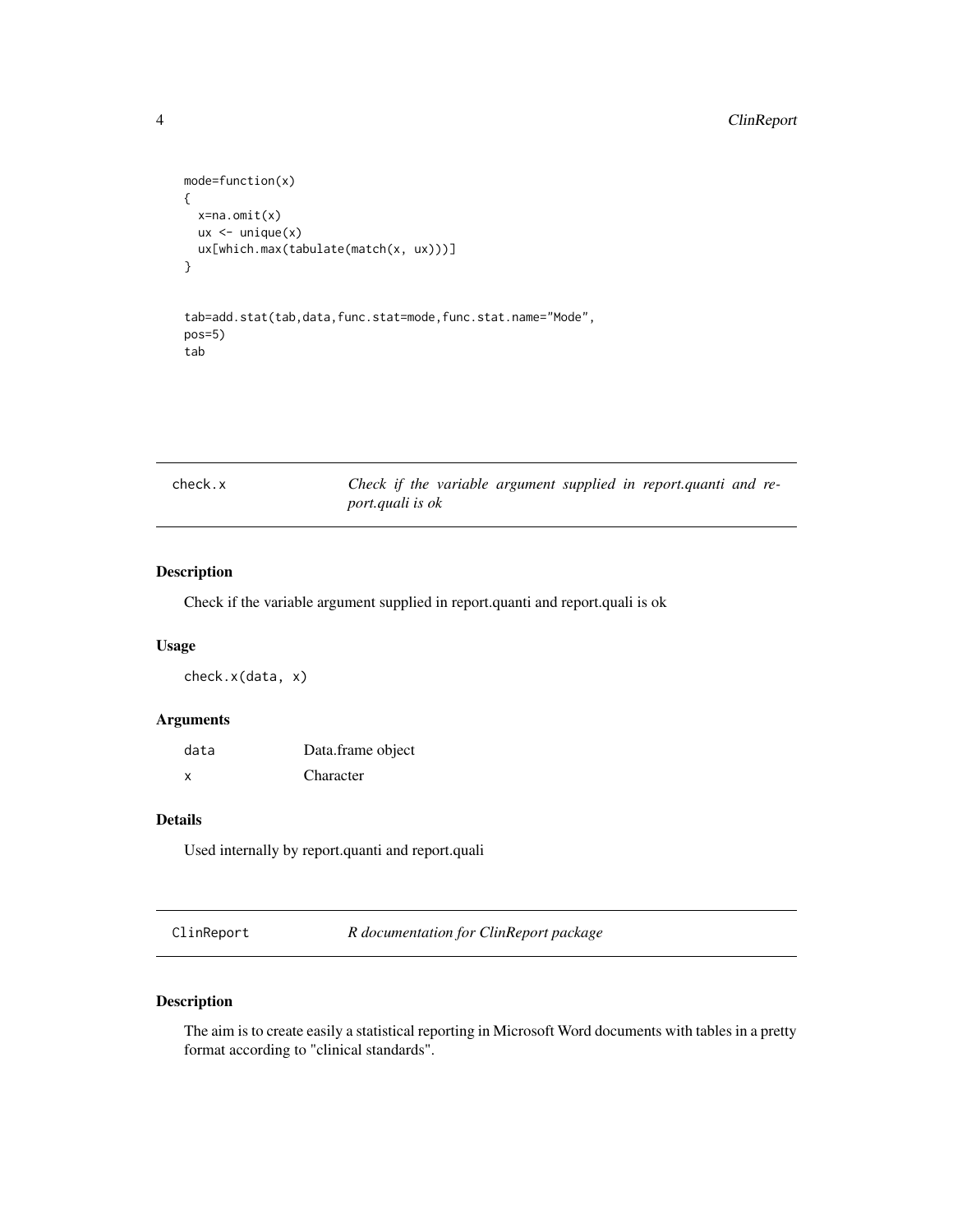<span id="page-4-0"></span>data and the set of the set of the set of the set of the set of the set of the set of the set of the set of the set of the set of the set of the set of the set of the set of the set of the set of the set of the set of the

# Details

It can also be used outside the scope of clinical trials, for any statistical reporting in Word.

Descriptive tables for quantitative statistics (mean, median, max etc..) and qualitative statistics (frequencies and percentages) are available and pretty tables of Least Square Means of LM, LME and GLM models coming from emmeans function in emmeans package are also available.

The package works with officer and flextable packages to export the outputs into Microsoft Word documents.

There are two main functions for descriptive reporting : report.quanti and report.quali

There is one unique function for LS means reporting: report.lsmeans

Each of those 3 functions creates a desc object that can be used with report.doc to export the result(s) into a Word document. This is the unique function to export the output(s) into a Word document.

Future versions will improve the "standard" graphic reporting, the anova table reporting and statistics tables specific for Adverse Events reporting. Survival models will also be included.

You can visit the website for more exmaples: [ClinReport website](https://jfrancoiscollin.github.io/ClinReport)

#### Author(s)

Jean-Francois Collin, <jfcollin@live.fr>

data *Fake clinical data example*

#### Description

Fictive data created only for the purpose of testing the package and showing examples.

#### Usage

data

#### Format

A data frame

#### Source

From pure imagination

#### Examples

data(data) head(data)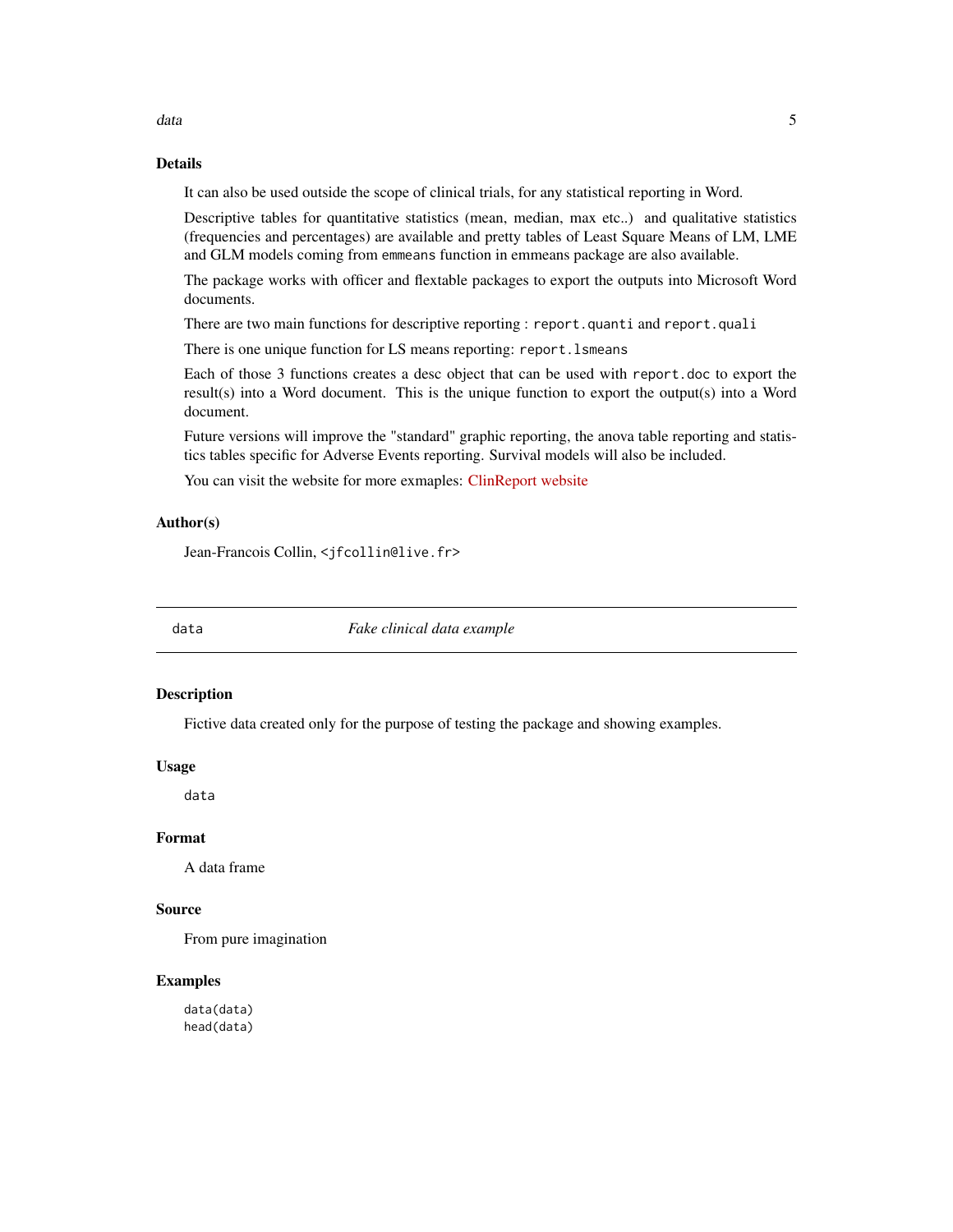<span id="page-5-1"></span><span id="page-5-0"></span>Creates a desc object.

# Usage

```
desc(output = NULL, total = NULL, nbcol = NULL, y = NULL,x1 = NULL, x2 = NULL, at.row = NULL, subjid = NULL,
  type.desc = NULL, type = NULL, y.label = NULL, type.mod = NULL,
 raw.output = NULL, contrast = NULL, contrast.name = NULL,
  stat.name = NULL, regrouped = F, rbind.label = NULL)
```
# Arguments

| output         | a data.frame object                                                                                                                                                                                                        |
|----------------|----------------------------------------------------------------------------------------------------------------------------------------------------------------------------------------------------------------------------|
| total          | Boolean. Indicates if a column Total should be added or not                                                                                                                                                                |
| nbcol          | Numeric, number of columns that are not statistics                                                                                                                                                                         |
| У              | Character indicating the response variable                                                                                                                                                                                 |
| x1             | Character indicating a factor in the data                                                                                                                                                                                  |
| x <sub>2</sub> | Character indicating a factor in the data                                                                                                                                                                                  |
| at.row         | Character. Pass to spacetable function. Used to space the results (see spacetable)                                                                                                                                         |
| subjid         | Character. Indicates in the data.frame the name of the column used to identify<br>the Id of the subjects. If not null, it adds in the headers the number of unique<br>subject per levels of $x1$ or $y$ (if $x1$ is null). |
| type.desc      | Character. Can be "quali" "quanti" "Ismeans" or "quali_quanti"                                                                                                                                                             |
| type           | Character. Can be "response" or "link"                                                                                                                                                                                     |
| y.label        | Character. The label for y response variable                                                                                                                                                                               |
| type.mod       | Character. The type of models the LS means are coming from (can be 'quali' or<br>'quanti')                                                                                                                                 |
| raw.output     | Data.frame. The raw statistics unformatted from report.quali, report.quanti<br>and report. Ismeans                                                                                                                         |
| contrast       | Logical. Specify if the contrast function has been used after the emmeans func-<br>tion                                                                                                                                    |
| contrast.name  | Character. Corresponds to the label of the column in which the contrasts are<br>specified Default value is 'contrast'.                                                                                                     |
| stat.name      | Character. Indicates the name of the variable that report the statistics in re-<br>port.quanti function. Default = "Statistics"                                                                                            |
| regrouped      | Logical. used to indicate if the desc object regroup several desc objects (see<br>regroup.desc)                                                                                                                            |
| rbind.label    | Character. The name of the label in case several desc objects are regrouped                                                                                                                                                |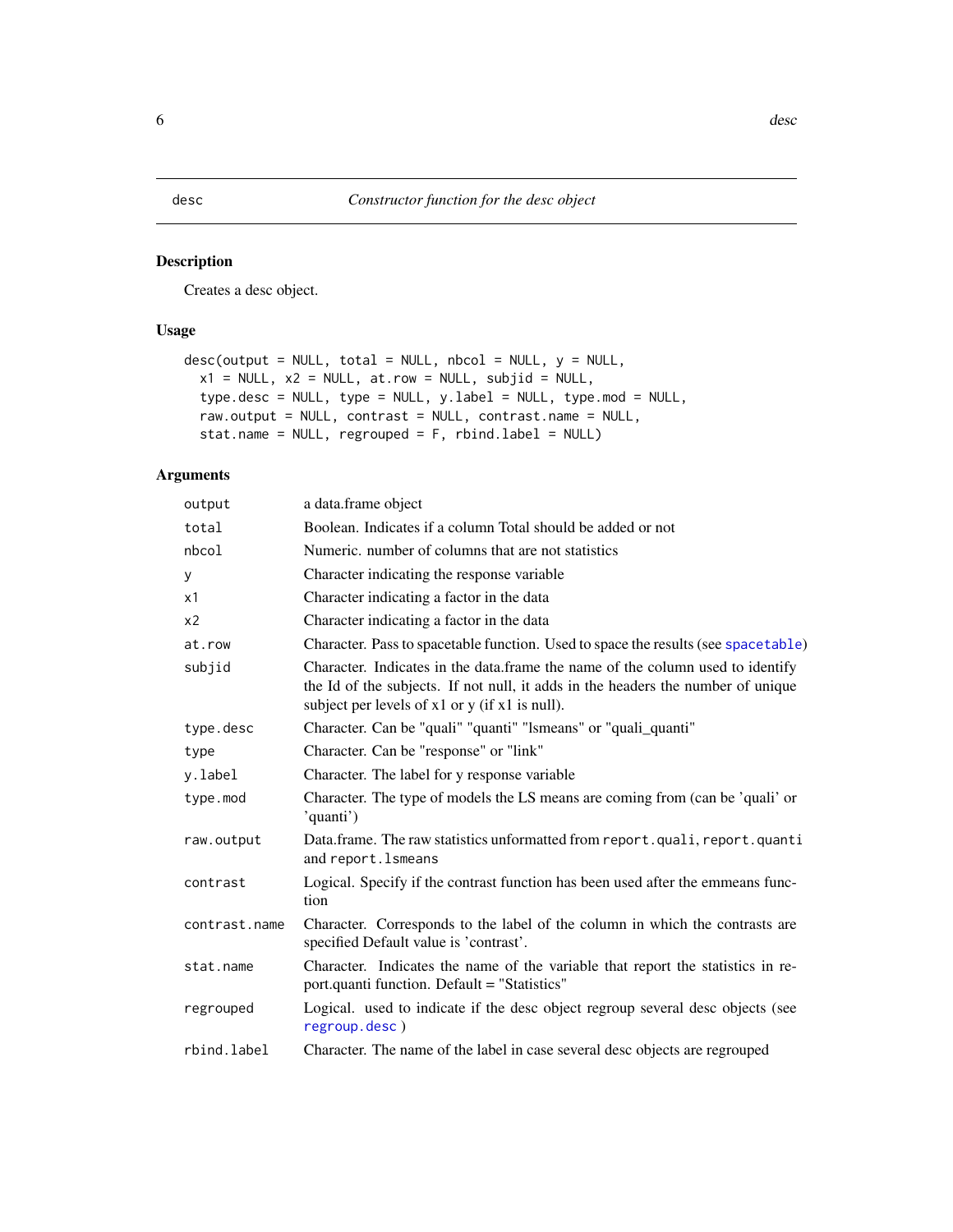# <span id="page-6-0"></span>dimnames.desc 7

# Details

Used internally by codereport.XXX functions

# Value

A desc object

#### See Also

[report.quali](#page-24-1) [report.quanti](#page-26-1) [report.lsmeans](#page-22-1)

# Examples

## Not run:

x=desc()

## End(Not run)

dimnames.desc *dimnames method for desc object*

# Description

dimnames method for desc object

#### Usage

## S3 method for class 'desc' dimnames(x)

#### Arguments

x A desc object

#### See Also

[desc](#page-5-1)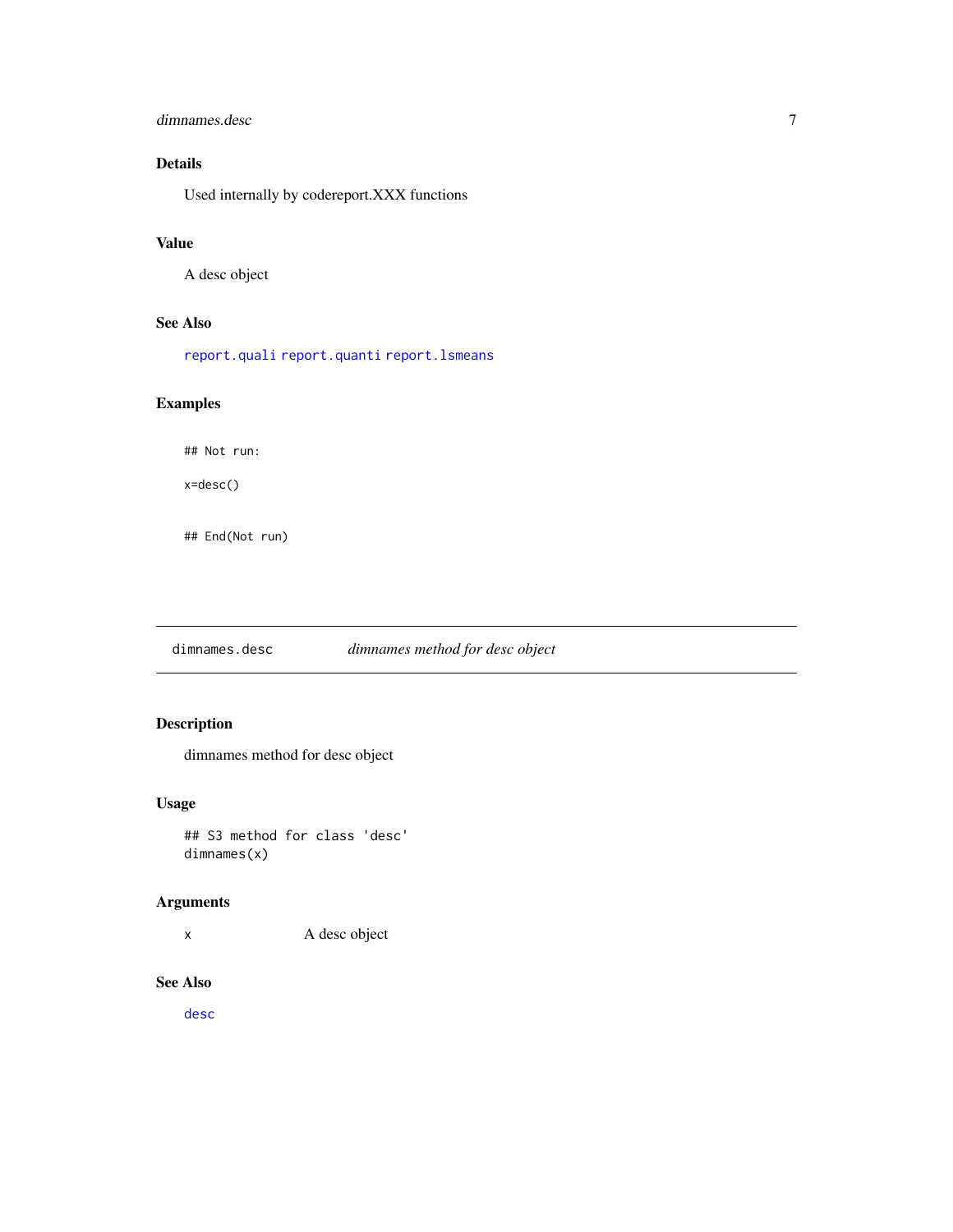<span id="page-7-1"></span><span id="page-7-0"></span>

gg\_desc\_lsmeans ggplot object is created. It is used internally in function [plot.desc](#page-10-1). It's easier to use this last one.

#### Usage

```
gg_desc_lsmeans(desc, title = "", ylim = NULL, xlim, xlab = "",
 ylab = "", legend.label = "Group", add.ci = F, add.line = T)
```
# Arguments

| desc         | Desc object                                                                                |
|--------------|--------------------------------------------------------------------------------------------|
| title        | Character The title of the plot                                                            |
| ylim         | Numeric of length 2 for setting y axis limits                                              |
| xlim         | Numeric of length 2 for setting x axis limits                                              |
| xlab         | Character Label for x-axis                                                                 |
| ylab         | Character Label for y-axis                                                                 |
| legend.label | Character Label for the legend (used only if x1 and x2 are not NULL in the desc<br>object) |
| add.ci       | Logical. If TRUE it adds bars to the means representing 95% CI                             |
| add.line     | Logical. If TRUE it joins the dots with a line (default to TRUE)                           |
|              |                                                                                            |

# Details

It is used internally in function [plot.desc](#page-10-1). It's easier to use this last one.

# Value

A ggplot object.

#### See Also

[plot.desc](#page-10-1) [report.lsmeans](#page-22-1) [gg\\_desc\\_quali](#page-8-1) [gg\\_desc\\_quanti](#page-9-1)

#### Examples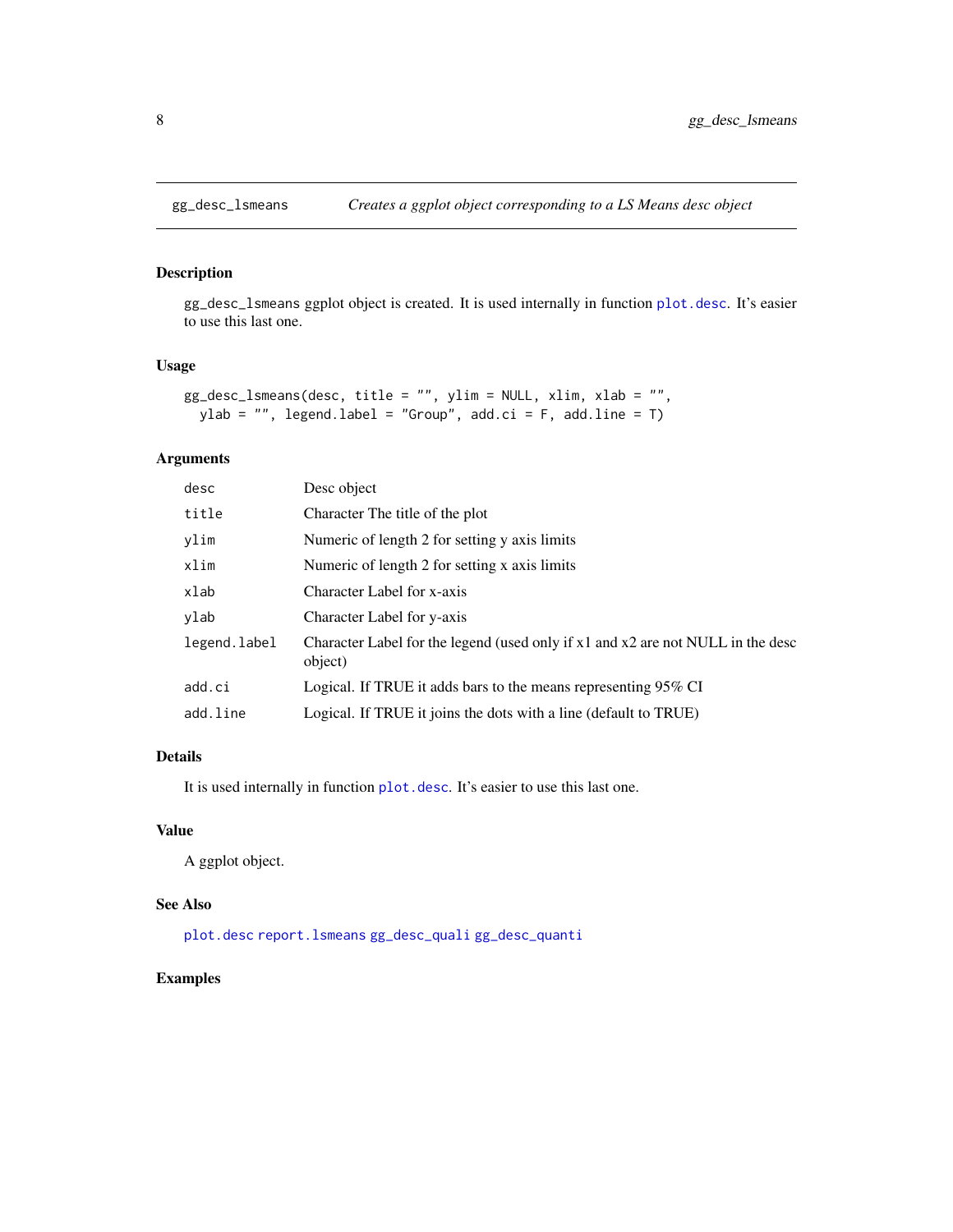<span id="page-8-1"></span><span id="page-8-0"></span>

gg\_desc\_quali ggplot object is printed. It is used internally in function [plot.desc](#page-10-1). It's easier to use this last one.

#### Usage

```
gg_desc_quali(desc, title = "", ylim = NULL, xlim = NULL,
 xlab = "", ylab = "Percentage", legend.label = "Group")
```
# Arguments

| desc         | Desc object                                                                                |
|--------------|--------------------------------------------------------------------------------------------|
| title        | Character The title of the plot                                                            |
| ylim         | Numeric of length 2 for setting y axis limits                                              |
| xlim         | Numeric of length 2 for setting x axis limits                                              |
| xlab         | Character Label for x-axis                                                                 |
| ylab         | Character Label for y-axis                                                                 |
| legend.label | Character Label for the legend (used only if x1 and x2 are not NULL in the desc<br>object) |

# Details

No detail

#### See Also

[report.quali](#page-24-1) [plot.desc](#page-10-1) [gg\\_desc\\_quanti](#page-9-1) [gg\\_desc\\_quali](#page-8-1) [gg\\_desc\\_lsmeans](#page-7-1)

# Examples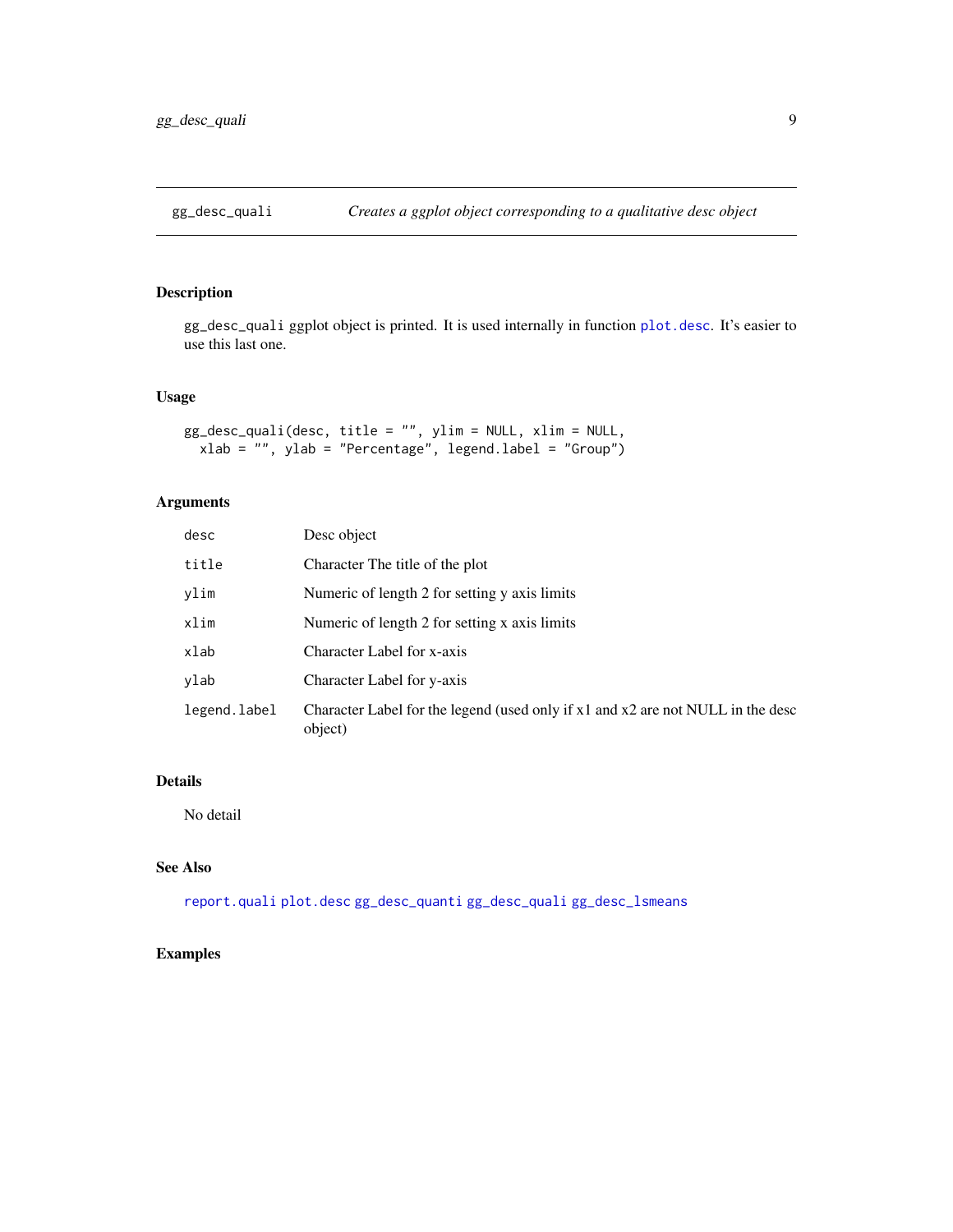<span id="page-9-1"></span><span id="page-9-0"></span>

gg\_desc\_quanti ggplot object is printed

#### Usage

```
gg_desc_quanti(desc, title = "", ylim = NULL, xlim = NULL,
 xlab = "", ylab = "", legend.label = "Group", add.sd = F)
```
# Arguments

| desc         | Desc object                                                                                |
|--------------|--------------------------------------------------------------------------------------------|
| title        | Character The title of the plot                                                            |
| ylim         | Numeric of length 2 for setting y axis limits                                              |
| xlim         | Numeric of length 2 for setting x axis limits                                              |
| xlab         | Character Label for x-axis                                                                 |
| ylab         | Character Label for y-axis                                                                 |
| legend.label | Character Label for the legend (used only if x1 and x2 are not NULL in the desc<br>object) |
| add.sd       | Logical. If TRUE it adds bars to the means representing +/-SD                              |

# Details

It is used internally in function [plot.desc](#page-10-1). It's easier to use this last one.

# Value

A ggplot object.

# See Also

[plot.desc](#page-10-1) [desc](#page-5-1) [gg\\_desc\\_quali](#page-8-1) [gg\\_desc\\_lsmeans](#page-7-1)

# Examples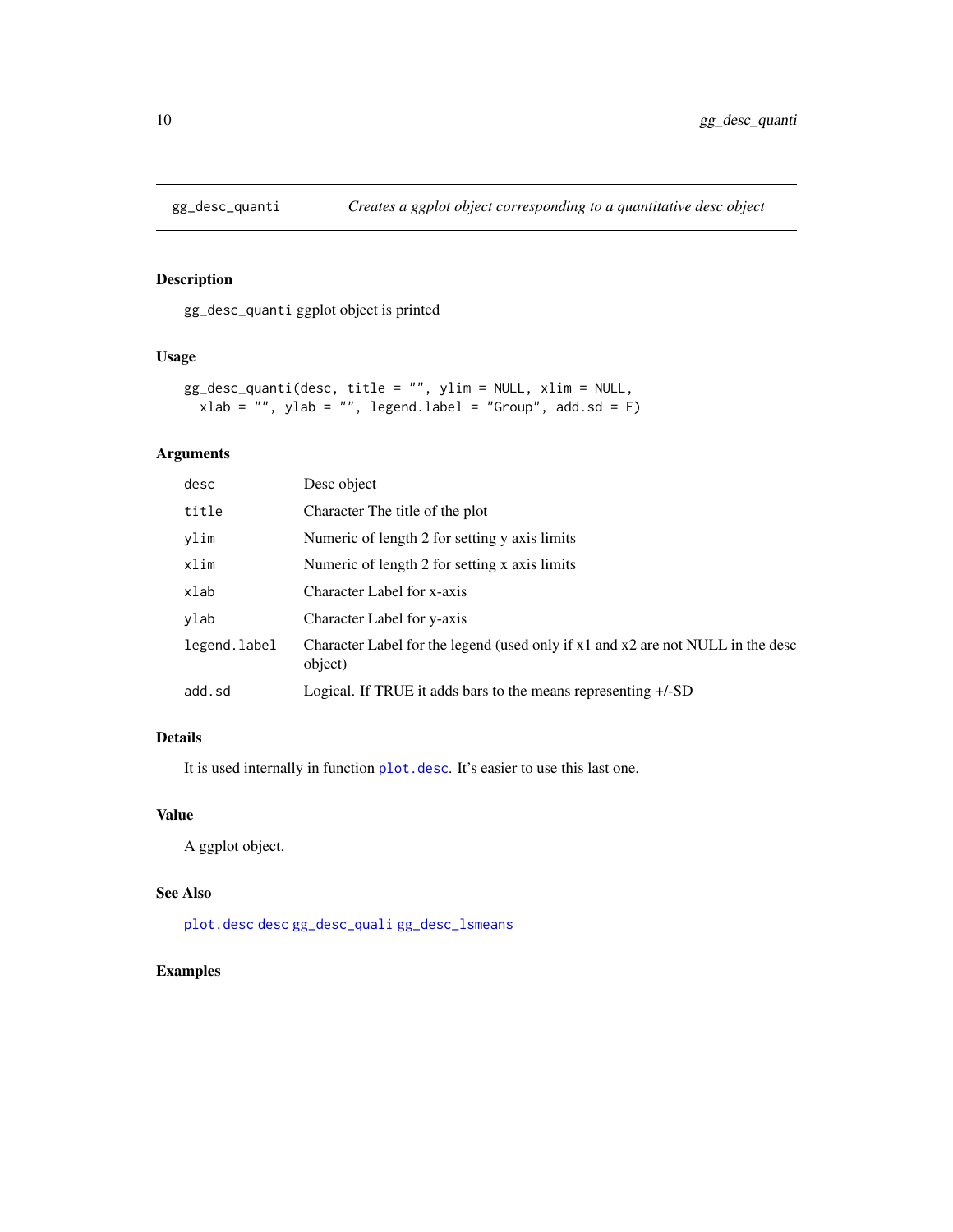<span id="page-10-0"></span>

Check if it is really a desc object

# Usage

is.desc(x)

# Arguments

x Normally, a desc object, but it can be anything...

#### See Also

[desc](#page-5-1)

<span id="page-10-1"></span>plot.desc *Display the corresponding graphic of statistical table*

#### Description

Display the corresponding graphic of statistical table

#### Usage

```
## S3 method for class 'desc'
plot(x, ..., title = "", ylim = NULL, xlim = NULL,
  xlab = "", ylab = "", legend-label = "Group", add.sd = F,add.ci = F, size.title = 10, add.line = T)
```
# Arguments

| $\mathsf{x}$ | A desc object                                                                              |
|--------------|--------------------------------------------------------------------------------------------|
| $\cdots$     | Other parameters                                                                           |
| title        | Character The title of the plot                                                            |
| ylim         | Numeric of length 2 for setting y axis limits                                              |
| xlim         | Numeric of length 2 for setting x axis limits                                              |
| xlab         | Character Label for x-axis                                                                 |
| ylab         | Character Label for y-axis                                                                 |
| legend.label | Character Label for the legend (used only if x1 and x2 are not NULL in the desc<br>object) |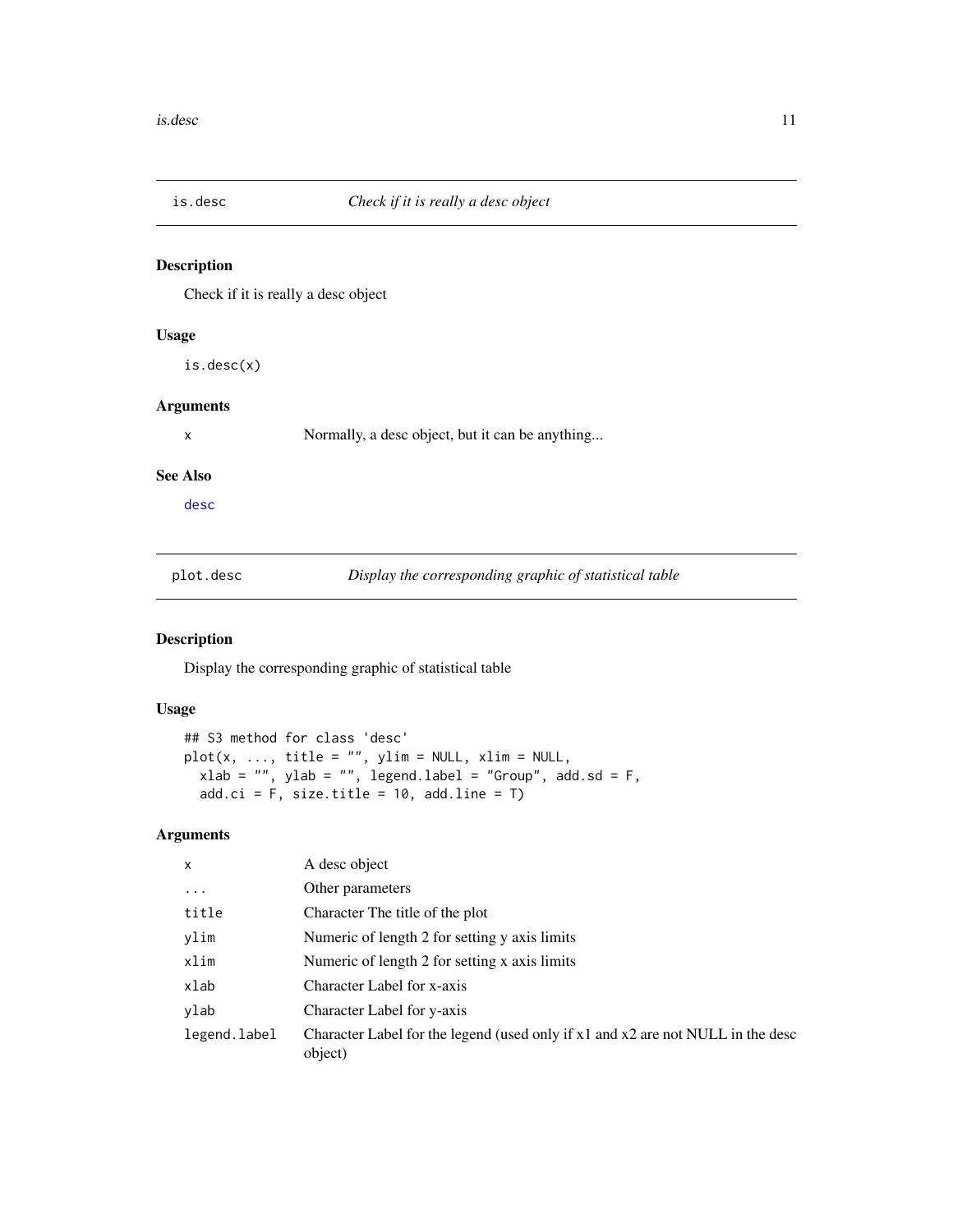<span id="page-11-0"></span>

| add.sd     | Logical. If TRUE it adds bars to the means representing +/-SD (for desc quanti<br>reporting only) |
|------------|---------------------------------------------------------------------------------------------------|
| add.ci     | Logical. If TRUE it adds bars to the means representing 95% CI (for LS Means<br>reporting only)   |
| size.title | Numeric, used to specify the font size of the title                                               |
| add.line   | Logical. If TRUE it joins the dots with a line (default to TRUE)                                  |

# Details

It's a wrapper function whiche uses [gg\\_desc\\_quanti](#page-9-1) [gg\\_desc\\_quali](#page-8-1) or [gg\\_desc\\_lsmeans](#page-7-1) depending if the desc object is of type "quali", "quanti" or "lsmeans" (argumenttype.desc in [desc](#page-5-1) object, see examples below).

#### See Also

[desc](#page-5-1)

#### Examples

```
data(data)
```

```
desc=report.quali(data=data,y="y_logistic",x1="GROUP",
x2="TIMEPOINT")
```

```
plot(desc,
title="Qualitative desc object with 2 explicative variables",
legend.label="Y levels")
```

```
desc2=report.quanti(data=data,y="y_numeric",x1="GROUP",
x2="TIMEPOINT")
```

```
plot(desc2,
title="Quantitative desc object with 2 explicative variables",
legend.label="Treatment groups")
```
#Removing baseline data in the response, for the model

```
data.mod=droplevels(data[data$TIMEPOINT!="D0",])
```

```
library(nlme)
library(emmeans)
```

```
mod3=lme(y_numeric~baseline+GROUP+TIMEPOINT+GROUP*TIMEPOINT,
random=~1|SUBJID,data=data.mod,na.action=na.omit)
```
test3=emmeans(mod3,~GROUP|TIMEPOINT)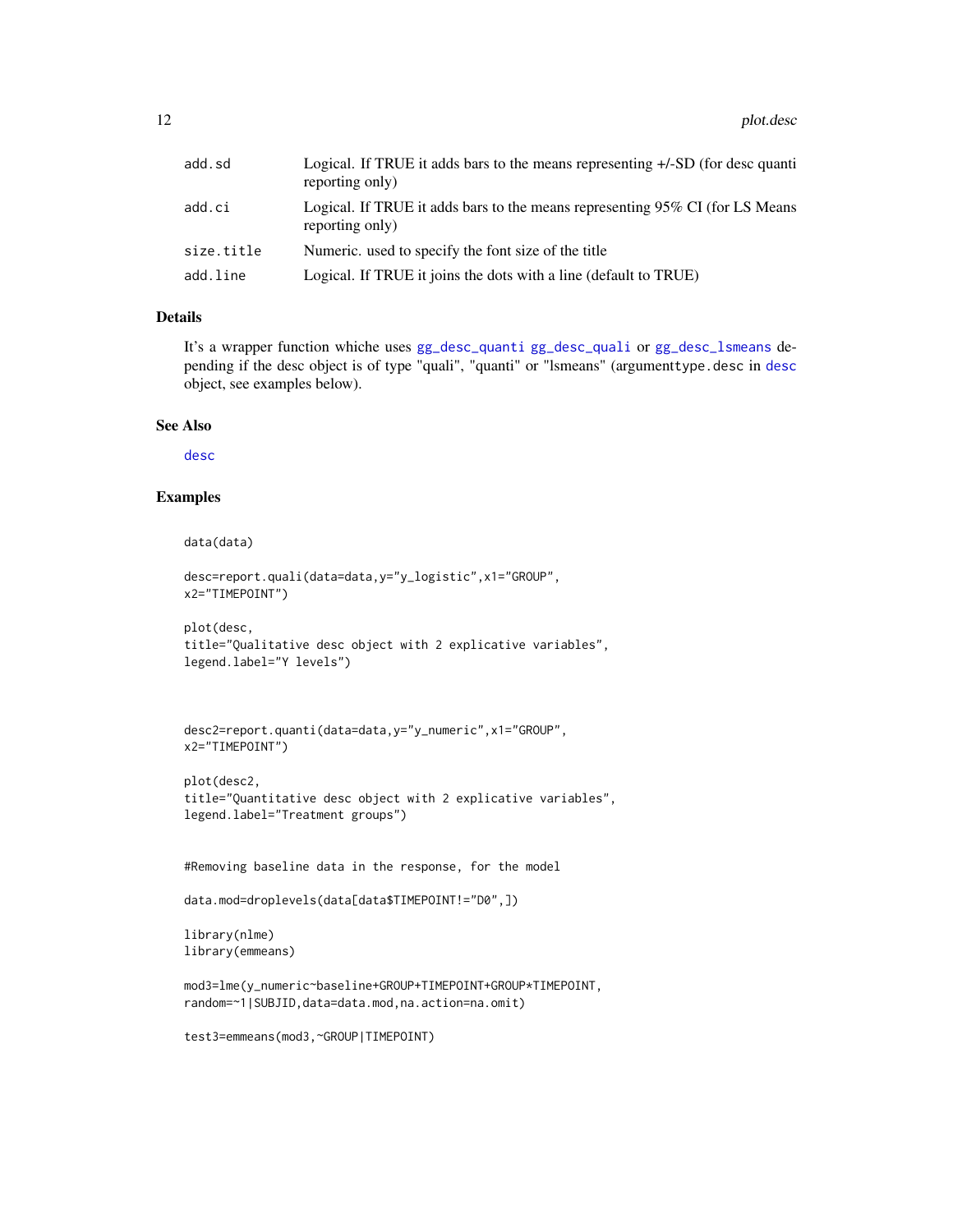#### <span id="page-12-0"></span>prettyp and the set of the set of the set of the set of the set of the set of the set of the set of the set of the set of the set of the set of the set of the set of the set of the set of the set of the set of the set of t

```
tab.mod3=report.lsmeans(lsm=test3,x1="GROUP",
x2="TIMEPOINT",at.row="TIMEPOINT",data=data.mod)
gg=plot(tab.mod3,title="LS Means plot example")
#Print
gg
```
#### prettyp *Return a p-value vector in nice format*

# Description

prettyp Return a formated version of pvalues with nice format.

# Usage

 $prettyp(p, r = 3)$ 

# Arguments

| A vector of numerical p-values                                   |
|------------------------------------------------------------------|
| A numeric values that indicates the number of digits to round to |

# Details

It takes a p and return another one, but better.

#### Value

Return a formated p-value vector with rounded numbers and <0.001 instead of 0.00

# Examples

prettyp(c(0.05,0.001,0.00001),3)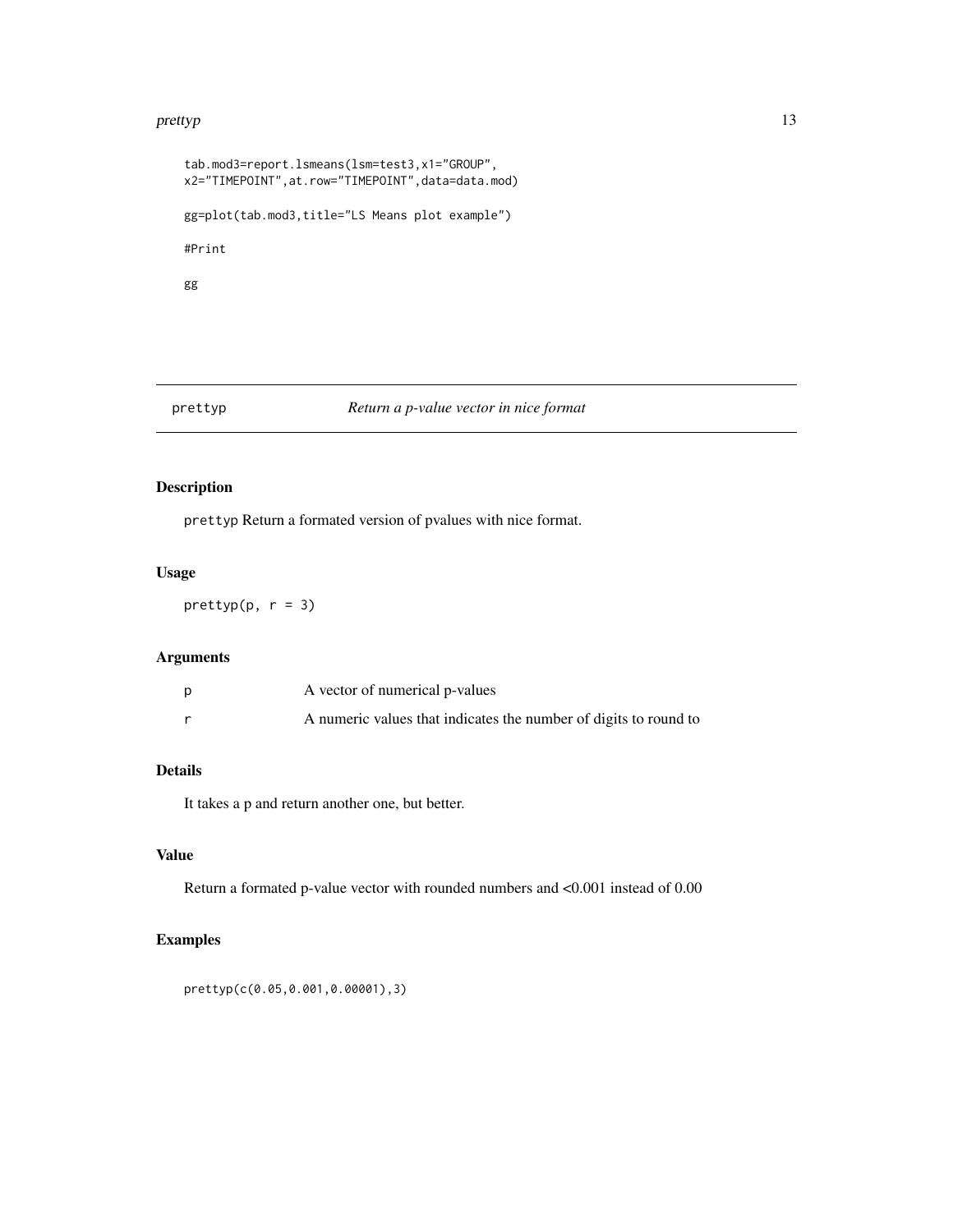<span id="page-13-0"></span>

prettyround Return a formatted version of the numeric vector.

# Usage

prettyround(p,  $r = 3$ )

#### Arguments

| Vector of numerical values                         |
|----------------------------------------------------|
| Integer indicates the number of digits to round to |

# Details

No detail.

# Value

Return a formatted vector with rounded numbers

# Examples

prettyround(c(-0.05,0.001,0.00001),3)

print.desc *Print method for desc object*

# Description

Print method for desc object

#### Usage

## S3 method for class 'desc'  $print(x, \ldots)$ 

# Arguments

| X | A desc object    |
|---|------------------|
| . | Other parameters |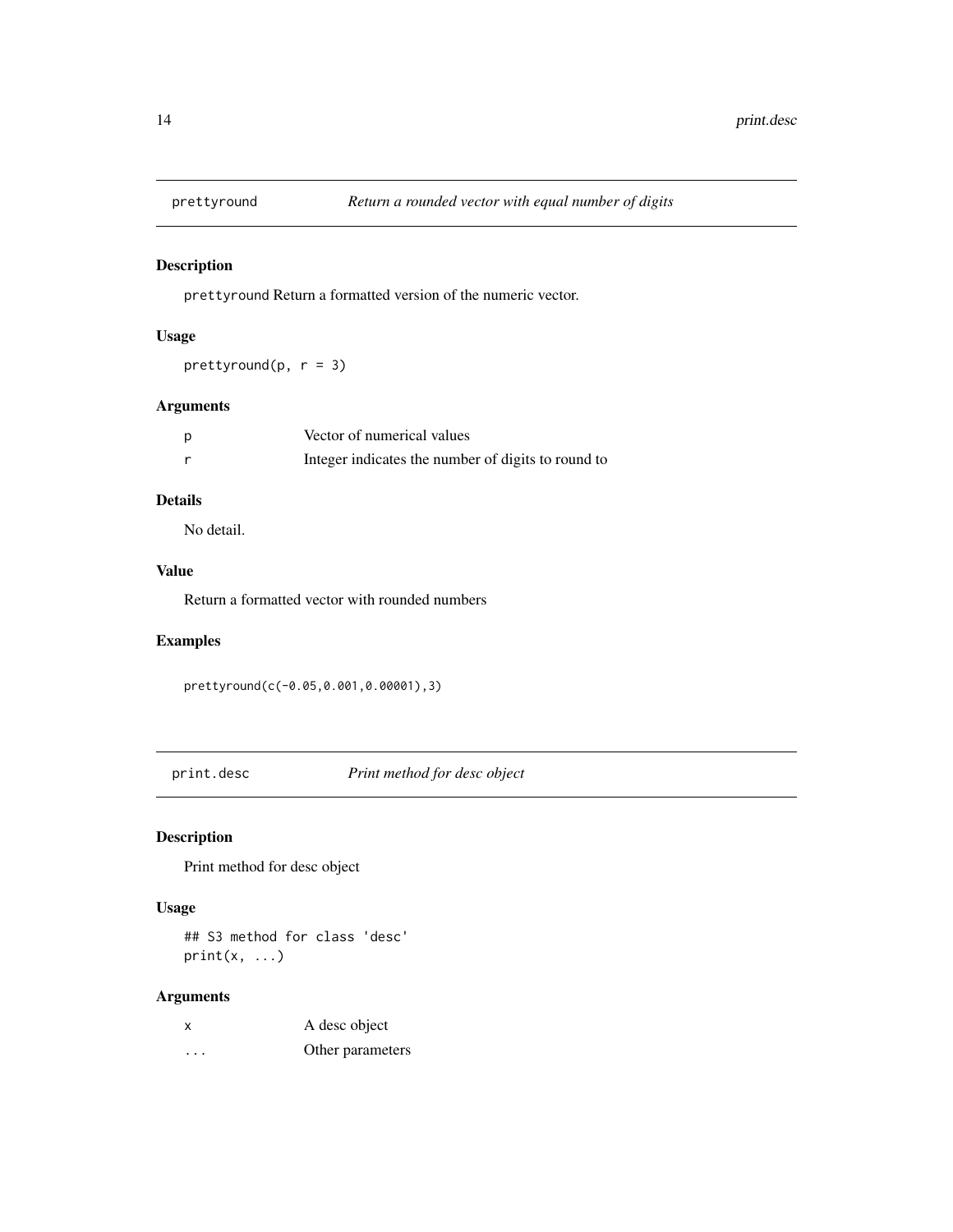#### <span id="page-14-0"></span>regroup that the contract of the contract of the contract of the contract of the contract of the contract of the contract of the contract of the contract of the contract of the contract of the contract of the contract of t

#### See Also

[desc](#page-5-1)

# <span id="page-14-1"></span>regroup *Regroup two descriptive tables into one*

# <span id="page-14-2"></span>Description

regroup regroup two descriptive tables (qualitative or quantitative) into one

#### Usage

```
regroup(x, y, ...)## S3 method for class 'desc'
regroup(x, y, rbind.label = "Response", ...)
```
#### Arguments

| X           | A desc object                                |
|-------------|----------------------------------------------|
| - V         | A desc object                                |
| $\cdots$    | Other parameters                             |
| rbind.label | Character. The label for rbind column header |

#### Details

Regroup a quantitative table and a qualitative table, is only possible if there is one and only one explicative variable. So it works if and only if x1 argument in x and y objects are not NULL, are the same and if x2 argument is NULL in both x and y objects.

The function takes the y.label argument of object x and y respectively as label for the levels of the new column created under the name of rbind.label (see example below)

It's also possible to regroup two quantitative tables, in this case it's possible if there is one or two explicative variables.

For now it's not possible to regroup two qualitative tables.

#### Value

A desc object corresponding to a table of statistics.

#### See Also

[report.quali](#page-24-1) [report.quanti](#page-26-1) [report.doc](#page-15-1) [desc](#page-5-1)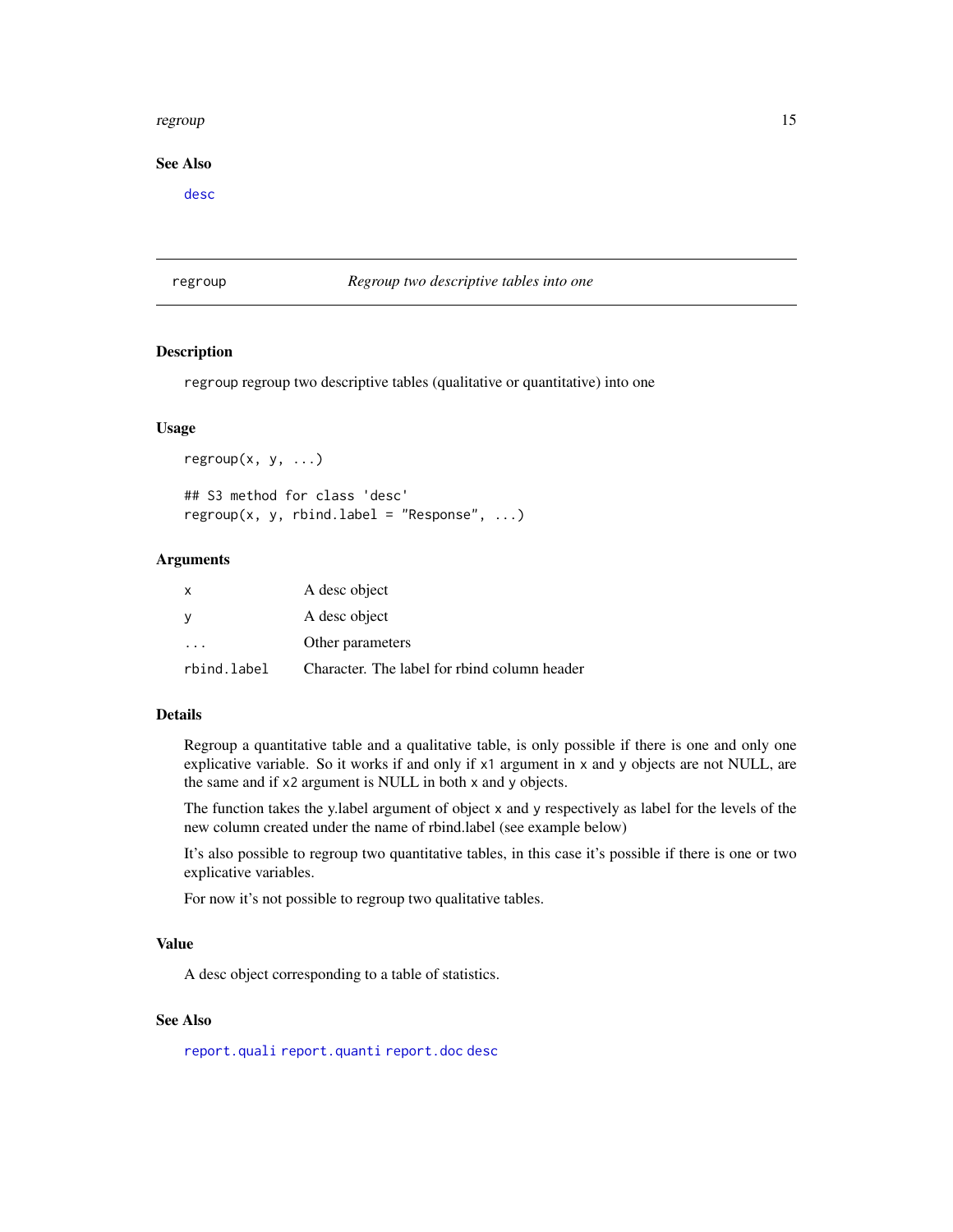#### Examples

```
data(data)
# Example with a qualitative and a quantitative tables
#The argument y.label is stored in the desc object and
# only used after by the regroup function
tab1=report.quanti(data=data,y="y_numeric",
x1="GROUP",subjid="SUBJID",y.label="Y numeric")
tab2=report.quali(data=data,y="y_logistic",
x1="GROUP",subjid="SUBJID",y.label="Y logistic")
regroup(tab1,tab2,rbind.label="The label of your choice")
# Example with 2 quantitative tables
```

```
tab1=report.quanti(data=data,y="y_numeric",
x1="GROUP",subjid="SUBJID",y.label="Y numeric")
```

```
data$y_numeric2=rnorm(length(data$y_numeric))
```

```
tab2=report.quanti(data=data,y="y_numeric2",
x1="GROUP",subjid="SUBJID",y.label="Y Numeric 2")
```

```
regroup(tab1,tab2,rbind.label="The label of your choice")
```
<span id="page-15-1"></span>report.doc *Export a statistical table into 'Microsoft Word'*

#### Description

report.doc This function enables to export the table created with [report.quali](#page-24-1) [report.quanti](#page-26-1) or [report.lsmeans](#page-22-1) to a Microsoft Word in a "clinical standard" format.

It's also possible to use it to have a preview of the table in HTML format if the doc argument is NULL.

#### Usage

```
report.doc(table, ...)
## S3 method for class 'desc'
report.doc(table, title, colspan.value = NULL,
  doc = NULL, init.numbering = F, numbering = T,
  font.name = "Times", page.break = T, font.size = 11, ...)
```
<span id="page-15-0"></span>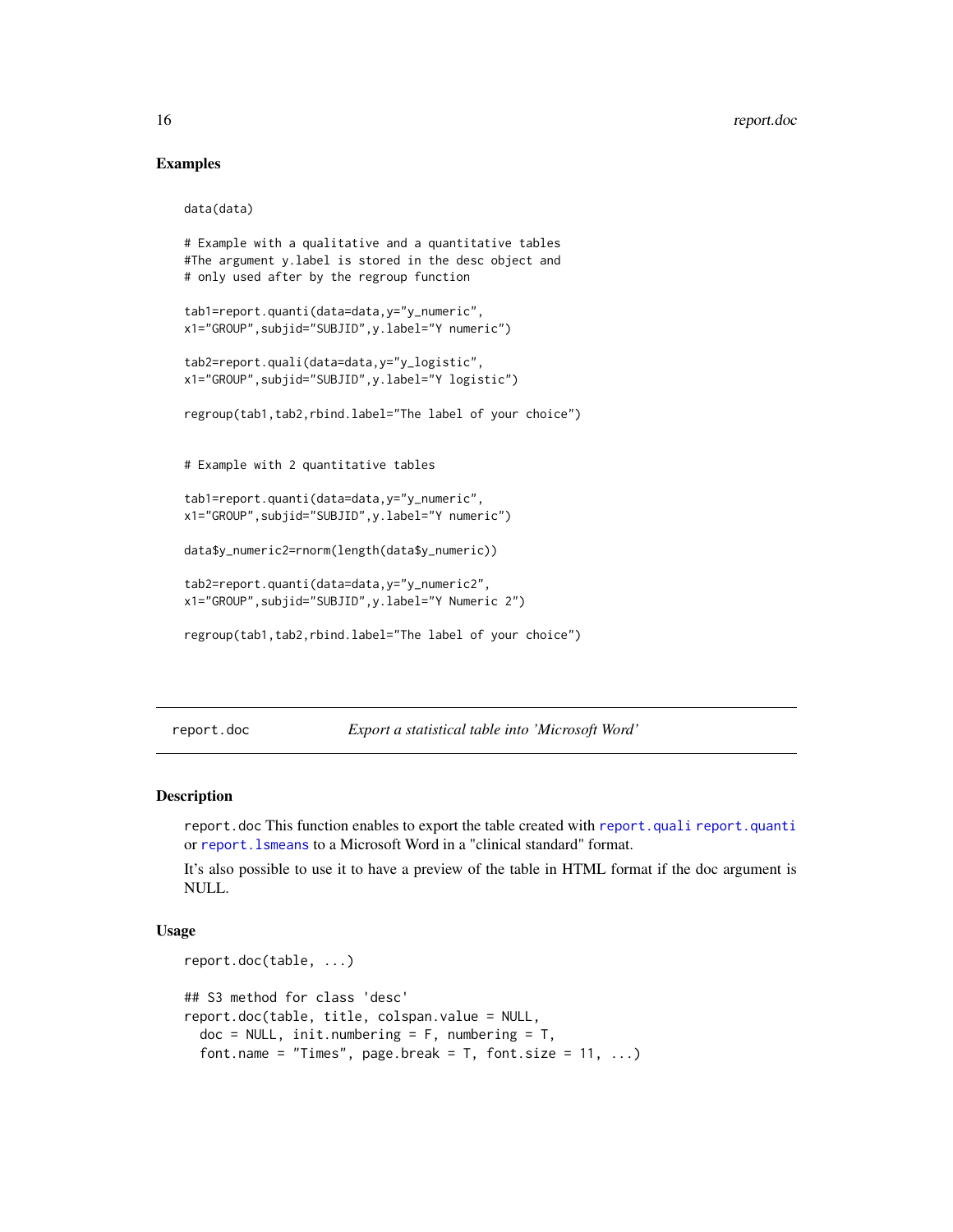```
## S3 method for class 'anova'
report.doc(table, title = "Anova table",
 type.anova = 3, doc = NULL, numbering = T, init.numbering = F,
 font.name = "Times", font.size = 11, page.break = T, ...)
```
# Arguments

| table          | A desc object that report statistics (the results of report. quanti or report. quali)                        |  |
|----------------|--------------------------------------------------------------------------------------------------------------|--|
| $\ddots$       | Other arguments                                                                                              |  |
| title          | Character. The title of the table                                                                            |  |
| colspan.value  | Character. Add the label of the x1 variable levels (typically "Treatment Groups")                            |  |
| doc            | NULL or a rdocx object                                                                                       |  |
| init.numbering | Logical. If TRUE Start numbering of the output at 1, otherwise it increase the<br>output numbering of 1 unit |  |
| numbering      | Logical. If TRUE Output numbers are added before the title.                                                  |  |
| font.name      | Character. Passed to font function. Set the font of the output in Word                                       |  |
| page.break     | Logical. If TRUE it adds a page break after the output. Default to TRUE                                      |  |
| font.size      | Numeric. Passed to font size function. Set the font size of the output in Word                               |  |
| type.anova     | Passed to Anova function from car package (see its documentation).                                           |  |
| anova          | Logical. Used to specify if the table is an anova table. By default it's not                                 |  |
|                |                                                                                                              |  |

# Details

It creates a flextable object from a desc object and can eventually add it directly into a rdocx object.

#### Value

A flextable object (if doc=NULL) or a rdocx object (if doc= an rdocx object).

# See Also

[report.quali](#page-24-1) [report.quanti](#page-26-1) [report.lsmeans](#page-22-1) [desc](#page-5-1)

# Examples

##################### # Import libraries #####################

library(officer) library(flextable)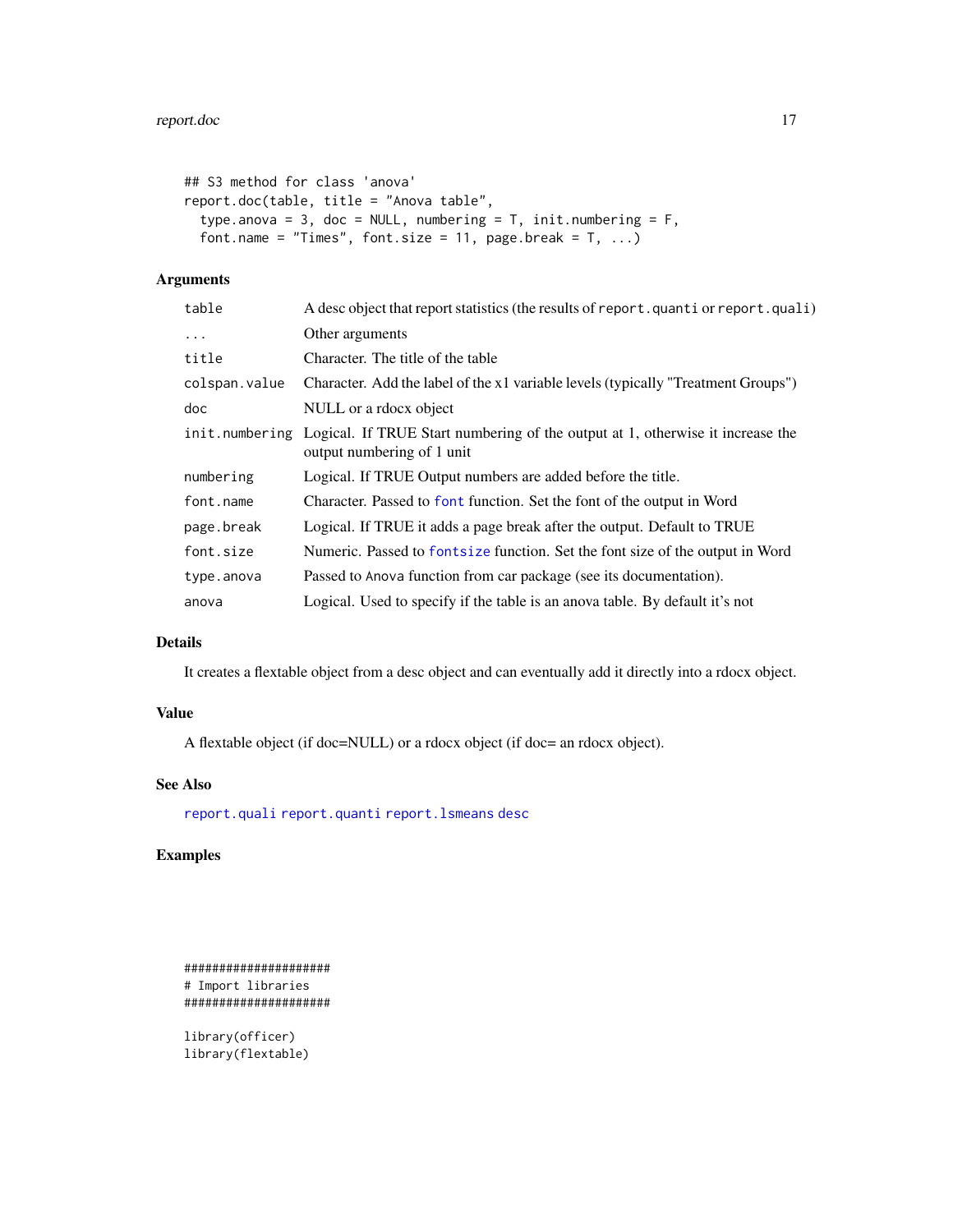```
library(reshape2)
library(emmeans)
library(lme4)
library(nlme)
library(ggplot2)
library(car)
library(xtable)
#####################
# Load data
#####################
data(data)
head(data)
# Removing baseline data for the model
data.mod=droplevels(data[data$TIMEPOINT!="D0",])
#####################
# Create your stats tables and graphics
#####################
# Quatitative stats (2 explicative variables) ##################################
# since it's a big enough table, we don't want it to overlap 2 pasges
# so we split it in two with split.desc function
tab1=report.quanti(data=data,y="y_numeric",
x1="GROUP",x2="TIMEPOINT",at.row="TIMEPOINT",subjid="SUBJID")
s=split(tab1,variable="TIMEPOINT",at=3)
tab1.1=s$x1
tab1.2=s$x2
gg=plot(tab1,title="Mean response evolution as a function of time by treatment group",
legend.label="Treatment groups",ylab="Y mean")
# Qualitative stats (2 explicative variables) ##################################
tab2=report.quali(data=data,y="y_logistic",
x1="GROUP",x2="TIMEPOINT",at.row="TIMEPOINT",total=T,subjid="SUBJID")
gg2=plot(tab2,title="Response distribution (%) by day and treatment group",
legend.label="Y levels")
# Qualitative stats (no explicative variable) ###################################
tab3=report.quali(data=data,y="VAR",y.label="Whatever")
# Qualitative stats (no explicative variables ; add number of subjects in header)#
```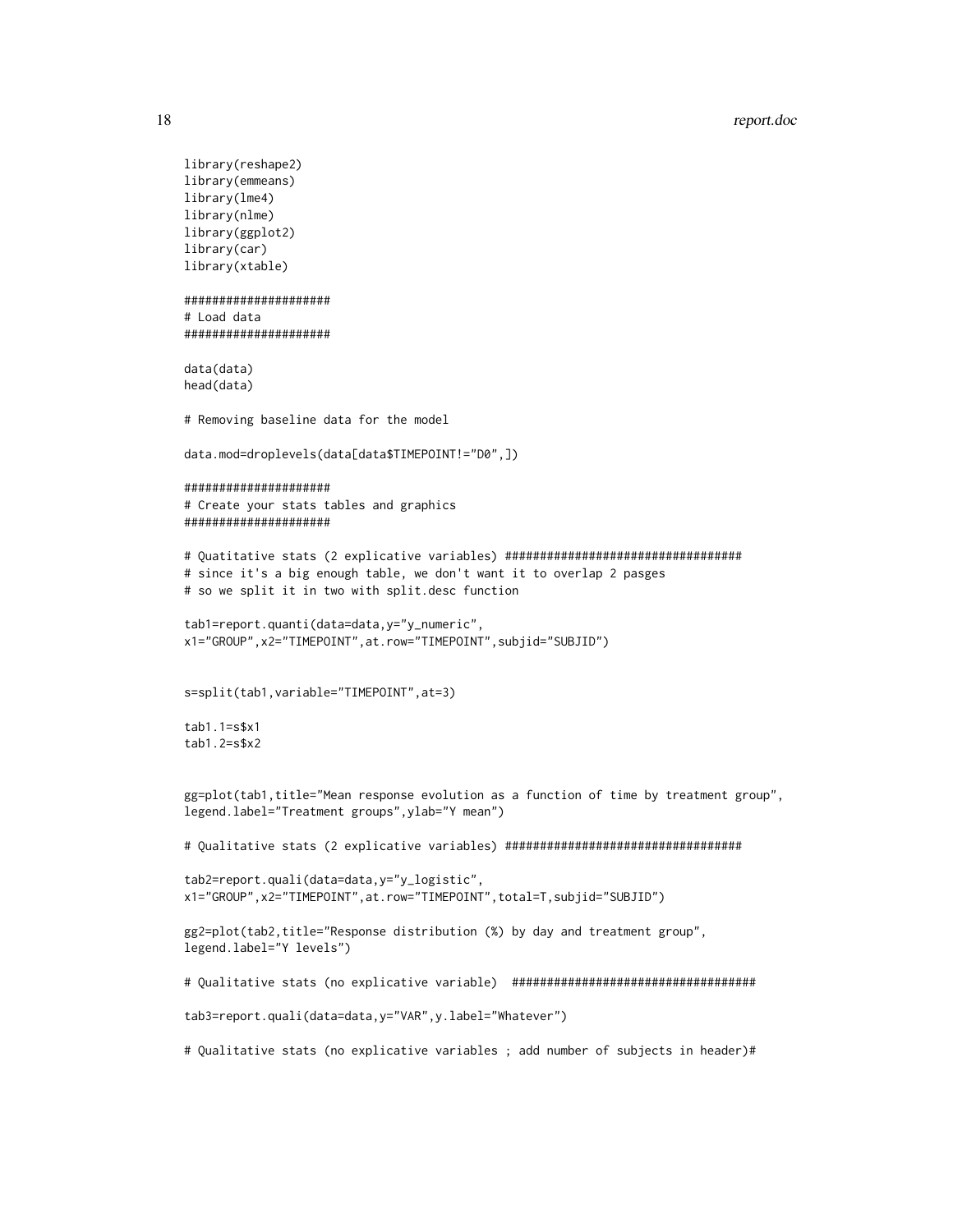```
tab4=report.quali(data=data,y="VAR",y.label="Whatever",
subjid="SUBJID")
# Qualitative stats (1 explicative variable)#######################################
tab5=report.quali(data=data,y="VAR",y.label="Whatever",x1="GROUP",
subjid="SUBJID")
# Quantitative stats (1 explicative variable)#######################################
tab6=report.quanti(data=data,y="y_numeric",y.label="Whatever 2",x1="GROUP",
subjid="SUBJID")
# Quali-Quanti table
tab5.6=regroup(tab5,tab6)
# Linear model (order 2 interaction): Anova and LS-Means reporting ################
mod1=lm(y_numeric~baseline+GROUP+TIMEPOINT+GROUP*TIMEPOINT,data=data.mod)
test1=emmeans(mod1,~GROUP|TIMEPOINT)
anov1=Anova(mod1)
tab.mod1=report.lsmeans(lsm=test1,x1="GROUP",
x2="TIMEPOINT",at.row="TIMEPOINT",data=data.mod)
gg.mod1=plot(tab.mod1,title="LS-Means response evolution as a function of time\n
by treatment group (95% CI)",
legend.label="Treatment groups",ylab="Y mean",add.ci=T)
# Linear model (1 group only): Anova and LS-Means and graph reporting ################
mod2=lm(y_numeric~baseline+GROUP,data=data.mod)
anov2=Anova(mod2,type=3)
test2=emmeans(mod2,~GROUP)
tab.mod2=report.lsmeans(lsm=test2,x1="GROUP",data=data.mod)
gg.mod2=plot(tab.mod2,title="LS-Means response\nby treatment group (95% CI)",
legend.label="Treatment groups",ylab="Y mean",add.ci=T)
# Linear mixed model (order 2 interaction):
# Anova and LS-Means and graph reporting #################
mod3=lme(y_numeric~baseline+GROUP+TIMEPOINT+GROUP*TIMEPOINT,
random=~1|SUBJID,data=data.mod,na.action=na.omit)
```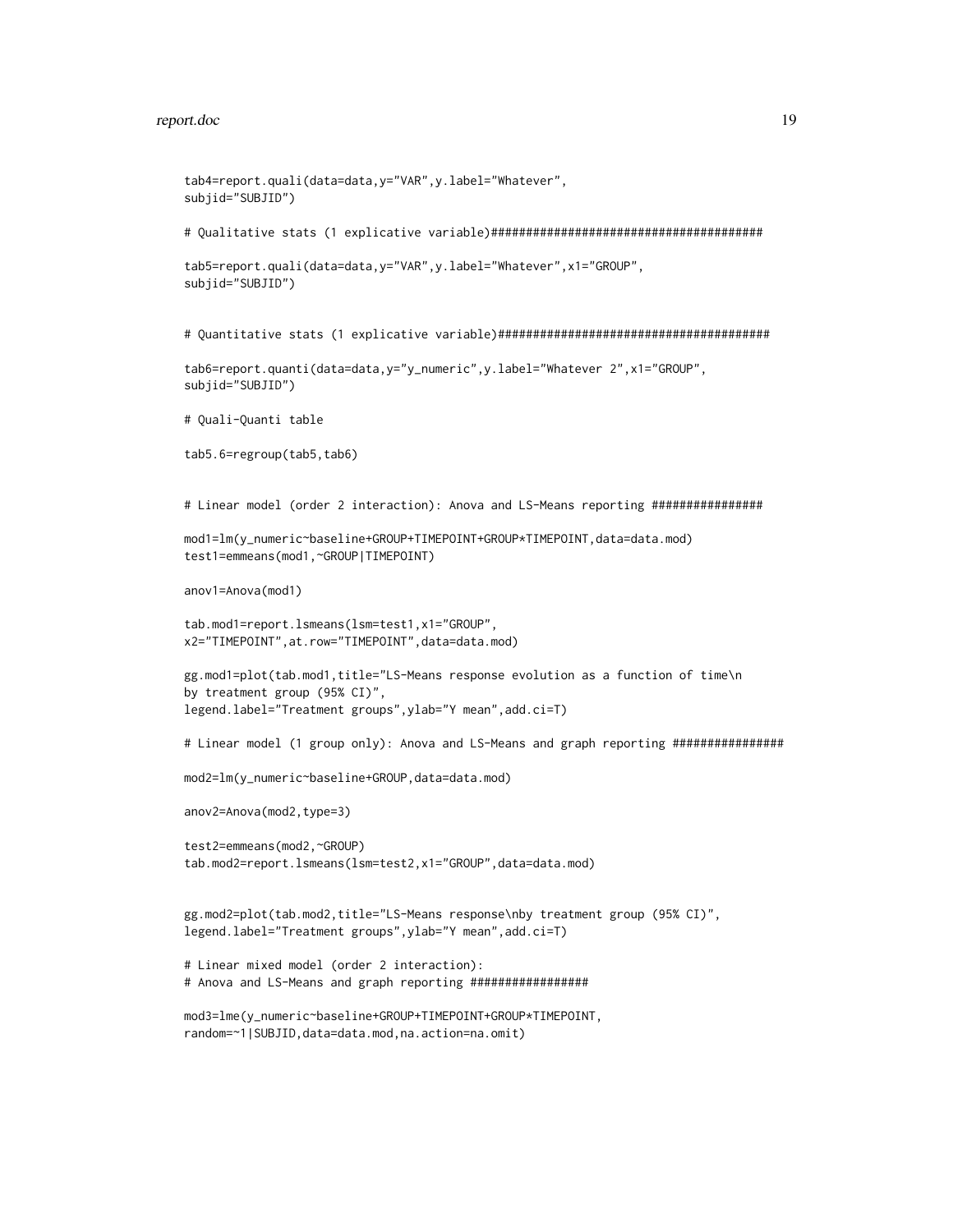```
anov3=Anova(mod3,3)
test3=emmeans(mod3,~GROUP|TIMEPOINT)
tab.mod3=report.lsmeans(lsm=test3,x1="GROUP",
x2="TIMEPOINT",at.row="TIMEPOINT",data=data.mod)
gg.mod3=plot(tab.mod3,title="LS-Means response evolution as a function of time\n
by treatment group (95% CI Mixed model)",
legend.label="Treatment groups",ylab="Y mean",add.ci=T)
# Contrast example
contr=contrast(test3, "trt.vs.ctrl", ref = "A")
tab.mod3.contr=report.lsmeans(lsm=contr,x1="TIMEPOINT",
data=data.mod,contrast=TRUE,at.row="contrast")
gg.mod3.contr=plot(tab.mod3.contr,title="LS-Means contrast versus reference A\n
(95% CI Mixed model)",
legend.label="Treatment groups",ylab="Y mean",add.ci=T,add.line=F)
# Generalized Logistic Linear model (order 2 interaction):
# Anova LS-Means and graph reporting ##########
mod4=glm(y_logistic~baseline+GROUP+TIMEPOINT+GROUP*TIMEPOINT,
family=binomial,data=data.mod,na.action=na.omit)
anov4=Anova(mod4,3)
test4=emmeans(mod4,~GROUP|TIMEPOINT)
tab.mod4=report.lsmeans(lsm=test4,x1="GROUP",
x2="TIMEPOINT",at.row="TIMEPOINT",data=data.mod)
gg.mod4=plot(tab.mod4,title="LS-Means response evolution as a function of time\n
by treatment group (95% CI Logistic model)",
legend.label="Treatment groups",ylab="Y mean",add.ci=T)
# Generalized Poisson Linear model (order 2 interaction):
# Anova LS-Means and graph reporting #'
mod5=glm(y_poisson~baseline+GROUP+TIMEPOINT+GROUP*TIMEPOINT,
family=poisson,data=data.mod,na.action=na.omit)
anov5=Anova(mod5,3)
```

```
test5=emmeans(mod5,~GROUP|TIMEPOINT)
```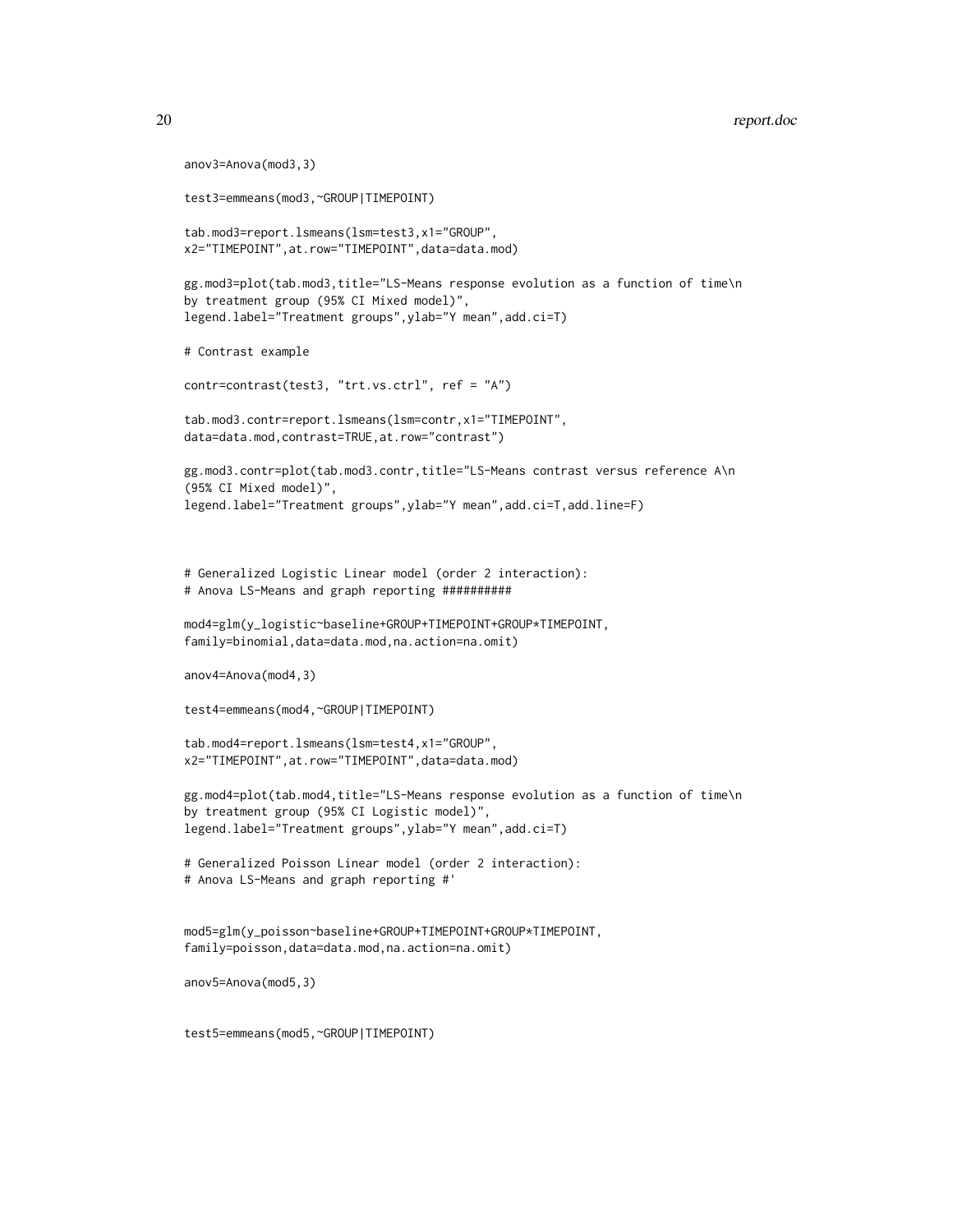```
tab.mod5=report.lsmeans(lsm=test5,x1="GROUP",
x2="TIMEPOINT",at.row="TIMEPOINT",type="response",data=data.mod)
gg.mod5=plot(tab.mod5,title="LS-Means response evolution as a function of time\n
by treatment group (95% CI Poisson model)",
legend.label="Treatment groups",ylab="Y mean",add.ci=T)
#####################
# Create your report
#####################
doc=read_docx()
doc=body_add_toc(doc)
doc=body_add_par(doc,"A beautiful reporting using ClinReport", style = "heading 1")
doc=body_add_par(doc,"Descriptive statistics", style = "heading 2")
doc=report.doc(tab1.1,title="Quantitative statistics (2 explicative variables) (Table 1/2)",
colspan.value="Treatment group",doc=doc,init.numbering=T,
page.break=F)
doc=report.doc(tab1.2,title="Quantitative statistics (2 explicative variables) (Table 2/2)",
colspan.value="Treatment group",doc=doc)
doc=body_add_par(doc,"Corresponding graphic of outputs 1 & 2", style ="Normal")
doc=body_add_gg(doc, value = gg, style = "centered" )
doc=body_add_break(doc)
doc=report.doc(tab2,title="Qualitative statistics (2 explicative variables)",
colspan.value="Treatment group",doc=doc)
doc=report.doc(tab2,title="The same with smaller font size",
colspan.value="Treatment group",doc=doc,font.size=8)
doc=body_add_par(doc,"Corresponding graphic of output 3", style ="Normal")
doc=body_add_gg(doc, value = gg2, style = "centered" )
doc=body_add_break(doc)
doc=body_add_par(doc,"Example of mixing qualitative and quantitative
statistics with the function regroup", style ="Normal")
doc=report.doc(tab5.6,title="Quali-Qanti statistics (1 variable only)",doc=doc)
doc=body_add_par(doc,"Statistical model results", style = "heading 2")
```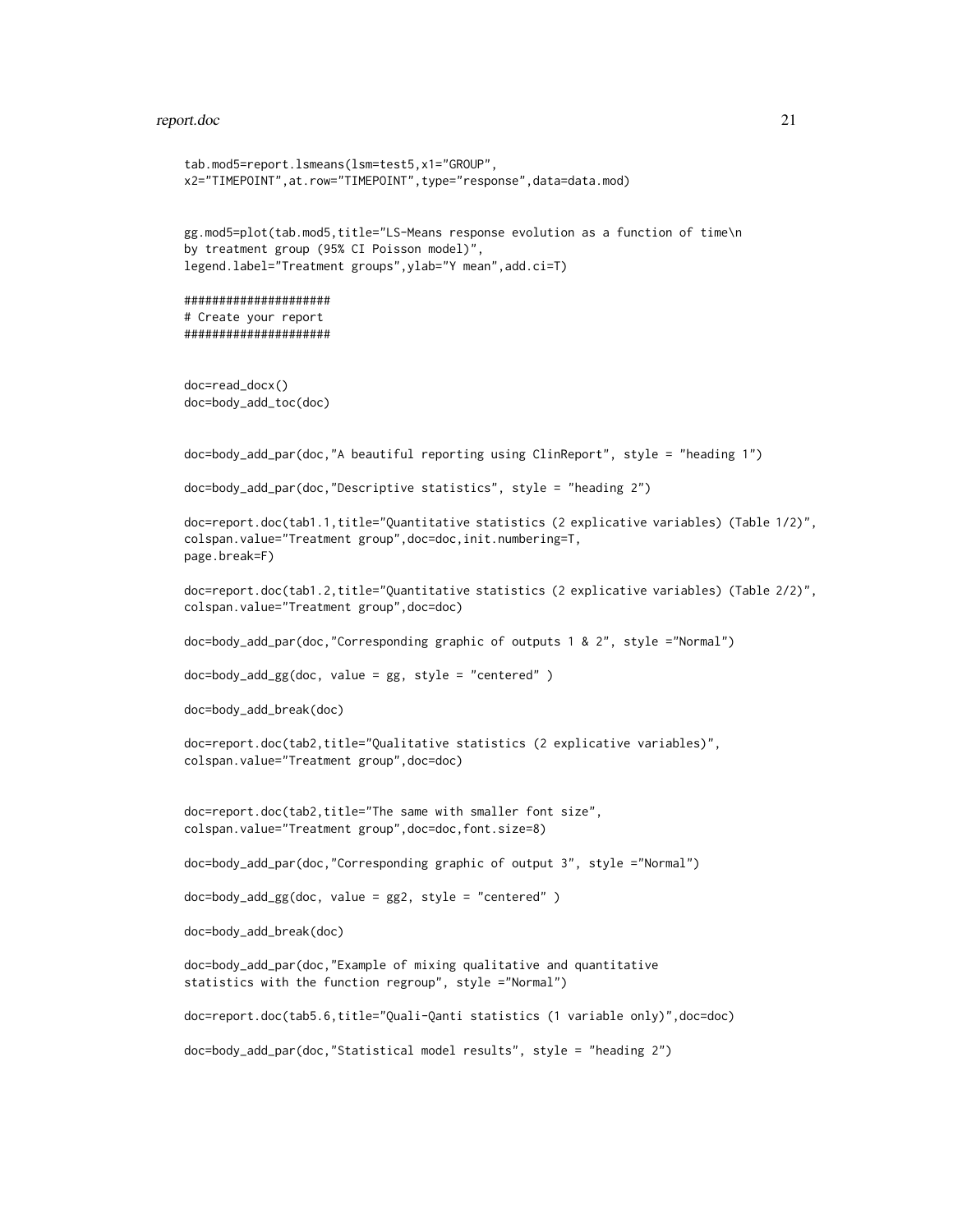```
doc=body_add_par(doc,"Model 1", style = "heading 3")
doc=body_add_par(doc,"Anova table example", style = "Normal")
doc=report.doc(anov1,doc=doc)
doc=body_add_par(doc,"LS-Means example", style = "Normal")
doc=report.doc(tab.mod1,title="Linear Model LS-Means results using lm with interactions",
colspan.value="Treatment group",doc=doc)
doc=body_add_gg(doc, value = gg.mod1, style = "centered" )
doc=body_add_break(doc)
doc=body_add_par(doc,"Model 2", style = "heading 3")
doc=report.doc(anov2,doc=doc)
doc=report.doc(tab.mod2,title="Linear Model LS-Means results using lm without interaction",
colspan.value="Treatment group",doc=doc)
doc=body_add_gg(doc, value = gg.mod2, style = "centered" )
doc=body_add_break(doc)
doc=body_add_par(doc,"Model 3", style = "heading 3")
doc=report.doc(anov3,doc=doc)
doc=report.doc(tab.mod3,title="Linear Mixed Model LS-Means results using lme",
colspan.value="Treatment group",doc=doc)
doc=body_add_gg(doc, value = gg.mod3, style = "centered" )
doc=body_add_break(doc)
doc=report.doc(tab.mod3.contr,title="LS-Means Contrast example",
colspan.value="Timepoints",doc=doc)
doc=body_add_gg(doc, value = gg.mod3.contr, style = "centered" )
doc=body_add_break(doc)
```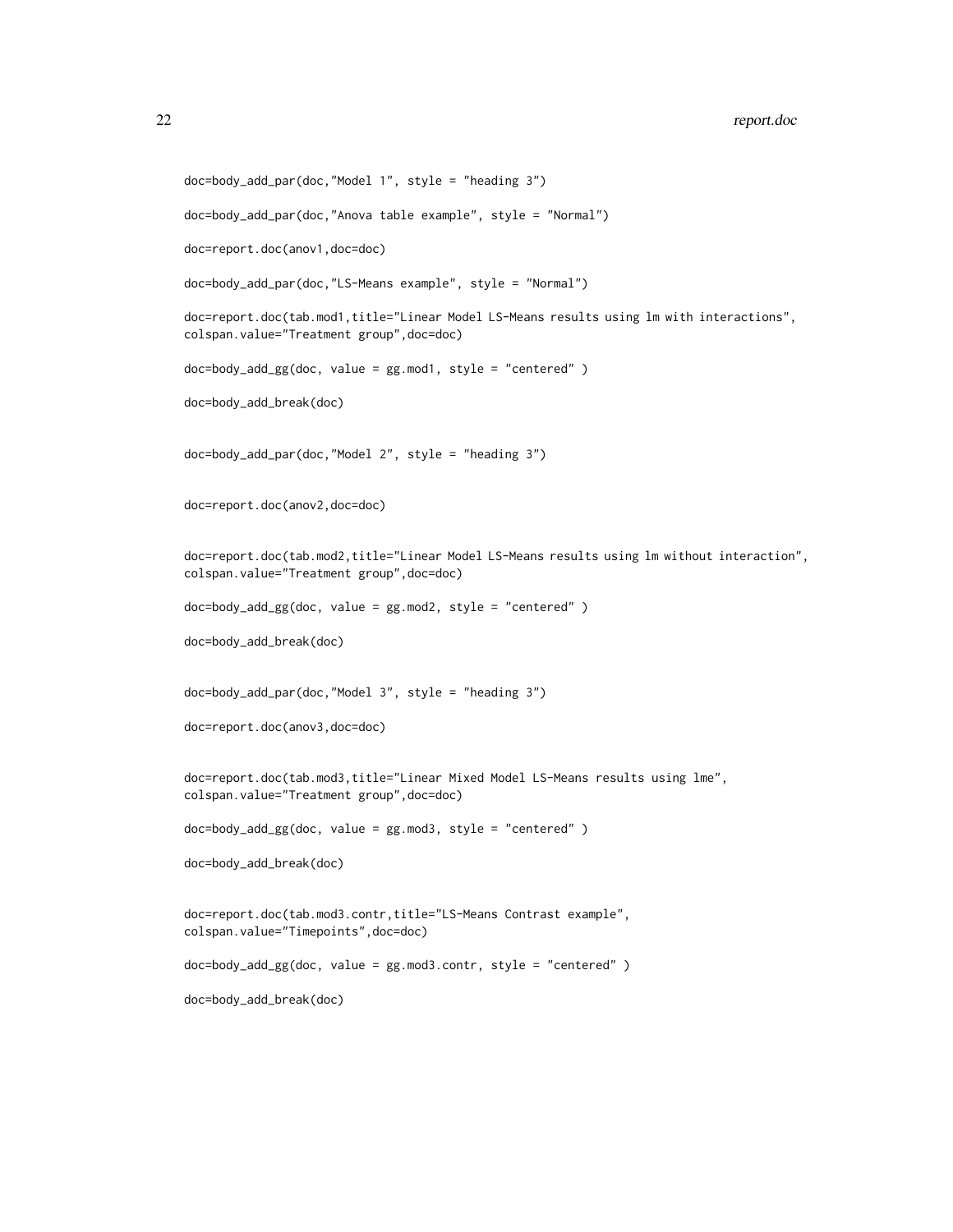```
doc=body_add_par(doc,"Model 4", style = "heading 3")
doc=report.doc(anov4,doc=doc)
doc=report.doc(tab.mod4,title="Generalized Linear Mixed Model LS-Means results using glm",
colspan.value="Treatment group",doc=doc)
doc=body_add_gg(doc, value = gg.mod4, style = "centered" )
doc=body_add_break(doc)
doc=body_add_par(doc,"Model 5", style = "heading 3")
doc=report.doc(anov5,doc=doc)
doc=report.doc(tab.mod5,title="Poisson Model LS-Means results",
colspan.value="Treatment group",doc=doc)
doc=body_add_gg(doc, value = gg.mod5, style = "centered" )
file=paste(tempfile(),".docx",sep="")
print(doc, target =file)
```

```
shell.exec(file)
```
<span id="page-22-1"></span>report.lsmeans *'LS Means' statistics reporting*

#### Description

Creates a desc object for "LS Means" statistics reporting.

#### Usage

```
report.lsmeans(lsm, x1 = "treatment", x2 = NULL, x3 = NULL, data,
  variable.name = "Statistics", at.row = NULL, infer = c(T, T),
  type = "link", contrast = F, contrast.name = "contrast",
 x1.name = "treatment", x2.name = NULL, x3.name = NULL)
```
#### Arguments

lsm emmGrid object (result of a emmeans call)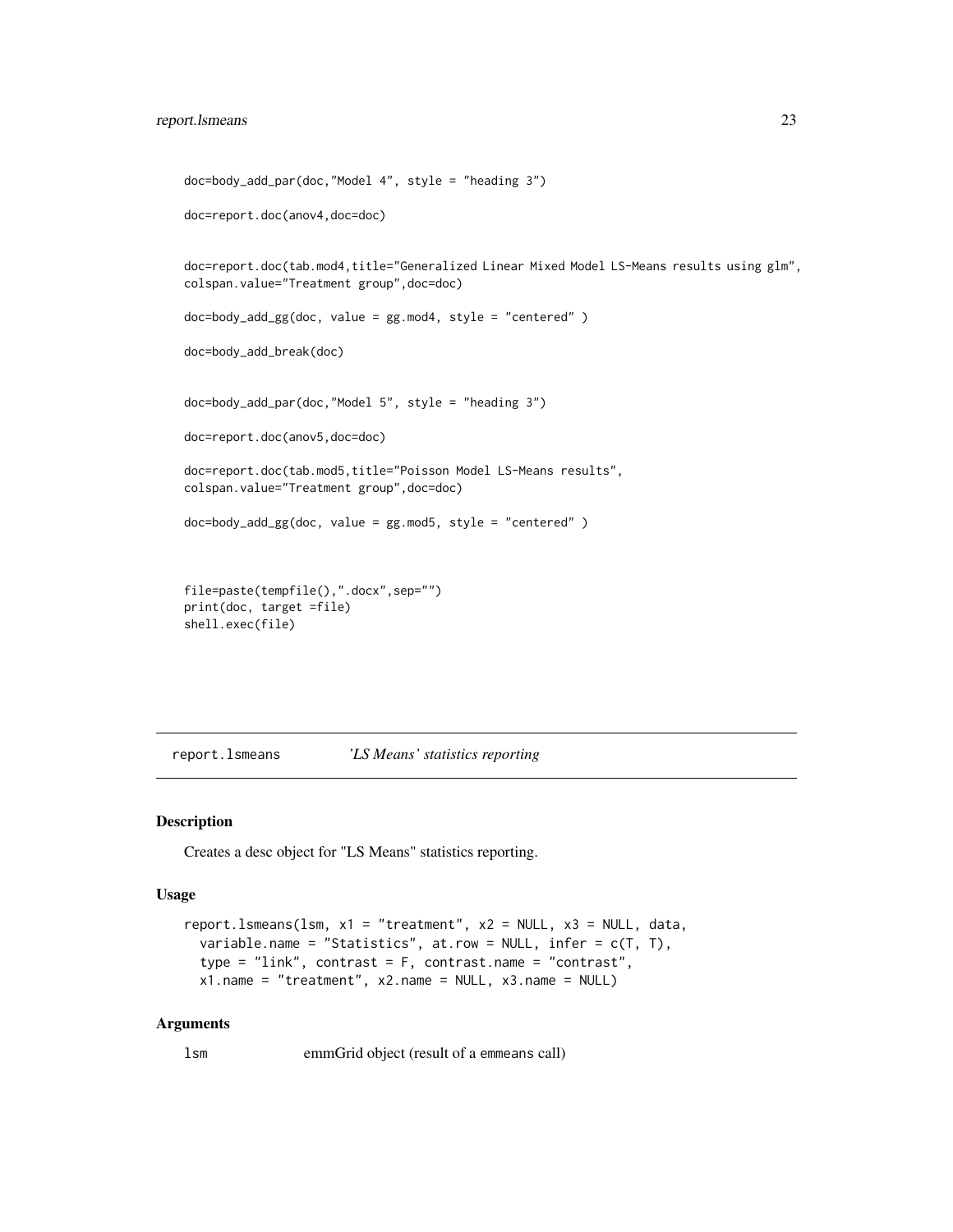<span id="page-23-0"></span>

| x1            | Character Mandatory. Indicating a factor in the data (can be an intercept: see<br>example). Levels will be displayed in columns       |
|---------------|---------------------------------------------------------------------------------------------------------------------------------------|
| x2            | Character indicating a factor in the data. Levels will be displayed in rows                                                           |
| x3            | Character indicating a factor in the data. Levels will be displayed in rows                                                           |
| data          | Data frame object from which the Least Square means are coming from                                                                   |
| variable.name | Character. The label of the column which indicates the statistics reported.                                                           |
| at.row        | Character. Passed to spacetable function. Used to space the results per levels of<br>the mentioned variable                           |
| infer         | A vector of one or two logical values. Passed to summary. emmGrid function.                                                           |
| type          | Character. Type of prediction desired. Passed to summary.emmGrid function.<br>Can be "link" or "response"                             |
| contrast      | Logical. Specify if the contrast function has been used after the emmeans func-<br>tion (see examples)                                |
| contrast.name | Character. Corresponds to the label of the column in which the contrasts are<br>specified (see example). Default value is 'contrast'. |
| x1.name       | Character. Deprecated (replaced by x1)                                                                                                |
| x2.name       | Character. Deprecated (replaced by x2)                                                                                                |
| x3.name       | Character Deprecated (replaced by x3)                                                                                                 |

#### Details

You can produce formatted Least Square Means table for up to 3 factors. It doesn't work for quantitative covariates.

See examples below.

#### Value

A desc object that can be used by the report.doc function.

# See Also

[report.quali](#page-24-1) [emmeans](#page-0-0) [report.doc](#page-15-1) [desc](#page-5-1)

# Examples

library(emmeans) library(lme4)

data(data)

#Simple lm model

```
mod=lm(Petal.Width~Species,data=iris)
raw.lsm=emmeans(mod,~Species)
report.lsmeans(raw.lsm,"Species",data=iris)
```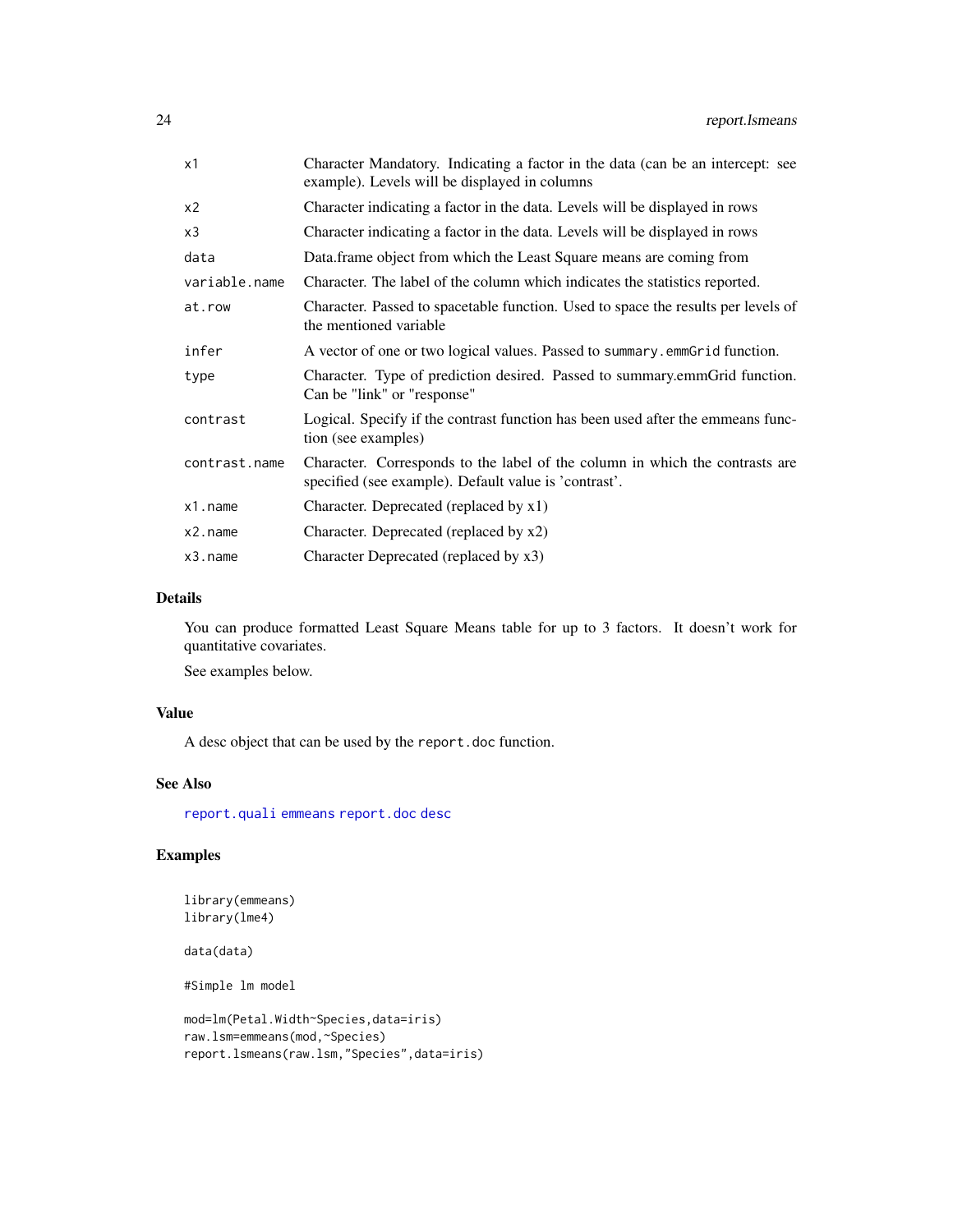# <span id="page-24-0"></span>report.quali 25

```
# In case of just one intercept you must use a workaround...
iris$int=1
mod=glm(Species~int,data=iris,family=binomial)
raw.lsm=emmeans(mod,~int)
iris$int=as.factor(iris$int)
report.lsmeans(raw.lsm,"int",data=iris)
#Mixed model example using lme4
mod=lmer(y_numeric~GROUP+TIMEPOINT+GROUP*TIMEPOINT+(1|SUBJID),data=data)
raw.lsm=emmeans(mod,~GROUP|TIMEPOINT)
report.lsmeans(lsm=raw.lsm,x1="GROUP",x2="TIMEPOINT",at.row="TIMEPOINT",data=data)
# GLM model with specific contrast
warp.lm <- lm(breaks ~ wool+tension+wool:tension, data = warpbreaks)
warp.emm <- emmeans(warp.lm, ~ tension | wool)
contr=contrast(warp.emm, "trt.vs.ctrl", ref = "M")
report.lsmeans(lsm=contr,x1="wool",data=warpbreaks,contrast=TRUE,at.row="contrast")
```
<span id="page-24-1"></span>

| report.quali | Descriptive "qualitative" statistics (frequencies and percentages) re- |
|--------------|------------------------------------------------------------------------|
|              | porting                                                                |

# Description

Compute and report frequencies and percentages by levels of y (in rows) and by levels of x1 (in columns) and x2 in rows.

#### Usage

```
report.quali(data, y = NULL, x1 = NULL, x2 = NULL, yu2 = b,
 x2u.label = NULL, y.levels.label = "Levels", total = F, round = 2,
 at.row = NULL, percent.col = T, subjid = NULL)
```
#### Arguments

| data           | a data.frame object                                                                                               |
|----------------|-------------------------------------------------------------------------------------------------------------------|
| У              | Character indicating a factor in the data                                                                         |
| x1             | Character indicating a factor in the data (levels will be displayed in columns)                                   |
| x <sub>2</sub> | Character indicating a factor in the data (levels will be displayed in rows). Only<br>possible if x1 is not NULL. |
| v.label        | Character indicating the label for y parameter (only used when x1 and x2 are<br>NULL)                             |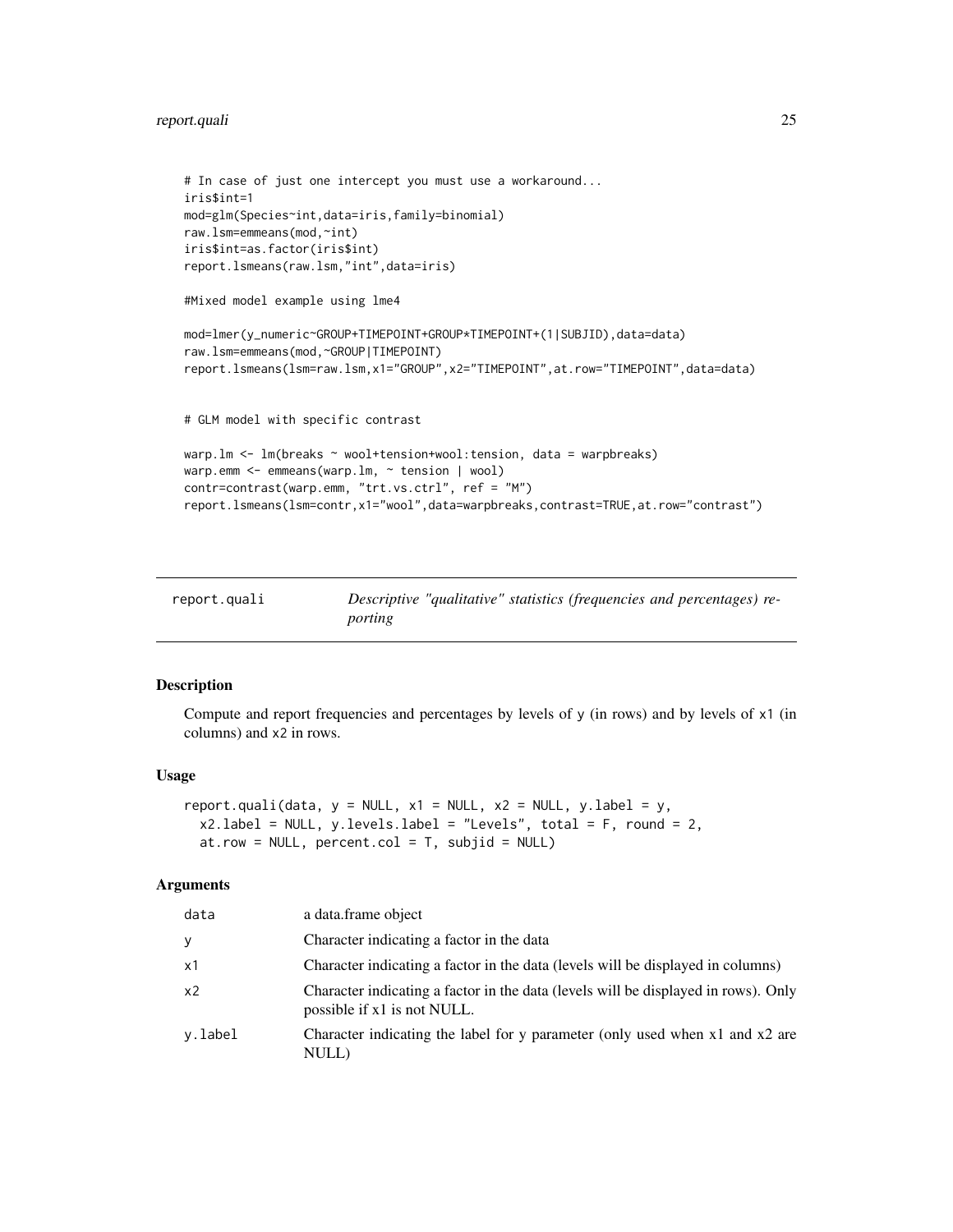<span id="page-25-0"></span>

| Character indicating the label for x2 parameter, only if x2 is not null                                                                                                                                                   |
|---------------------------------------------------------------------------------------------------------------------------------------------------------------------------------------------------------------------------|
| y.levels.label Character. Indicates the label of the column in which the levels of y are dis-<br>played                                                                                                                   |
| Logical Indicates if a column Total should be added or not                                                                                                                                                                |
| Integer Indicates the number of digits to round percentages                                                                                                                                                               |
| Character. Pass to spacetable function. Used to space the results (see example<br>below)                                                                                                                                  |
| Logical By default it is set to T to indicate that column percentages should be<br>reported. If set to False, row percentages are reported.                                                                               |
| Character Indicates in the data.frame the name of the column used to identify<br>the Id of the subjects. If not null, it adds in the headers the number of unique<br>subject per levels of $x1$ or $y$ (if $x1$ is null). |
|                                                                                                                                                                                                                           |

#### Details

This function computes and reports qualitative statistics by level of y and by level of x1 (if not null) and x2 (if not null).

See examples to show the results. If total=T, the last column is the statistics performed overall levels of the explicative variables x1.

Note that missing values are counted in the calculation of the percentages.

#### Value

A desc object

#### See Also

[report.quanti](#page-26-1) [report.doc](#page-15-1) [desc](#page-5-1)

# Examples

data(data)

```
# No explicative variable changing y labels (option y.levels.label)
report.quali(data=data,y="y_logistic",
y.label="Clinical cure",y.levels.label="Levels")
```

```
# 1 explicative variable (option x1: levels in columns)
report.quali(data=data,y="y_logistic",x1="GROUP",y.levels.label="Clinical cure")
```

```
# 2 explicative variables (x1, levels in columns, option x2, levels in rows),
# spcacing the results (option at.row)
report.quali(data=data,y="y_logistic",x1="GROUP",
x2="TIMEPOINT",y.levels.label="Clinical cure",x2.label="Days",at.row="Days")
```
# 2 explicative variables with row percentages (option percent.col=F)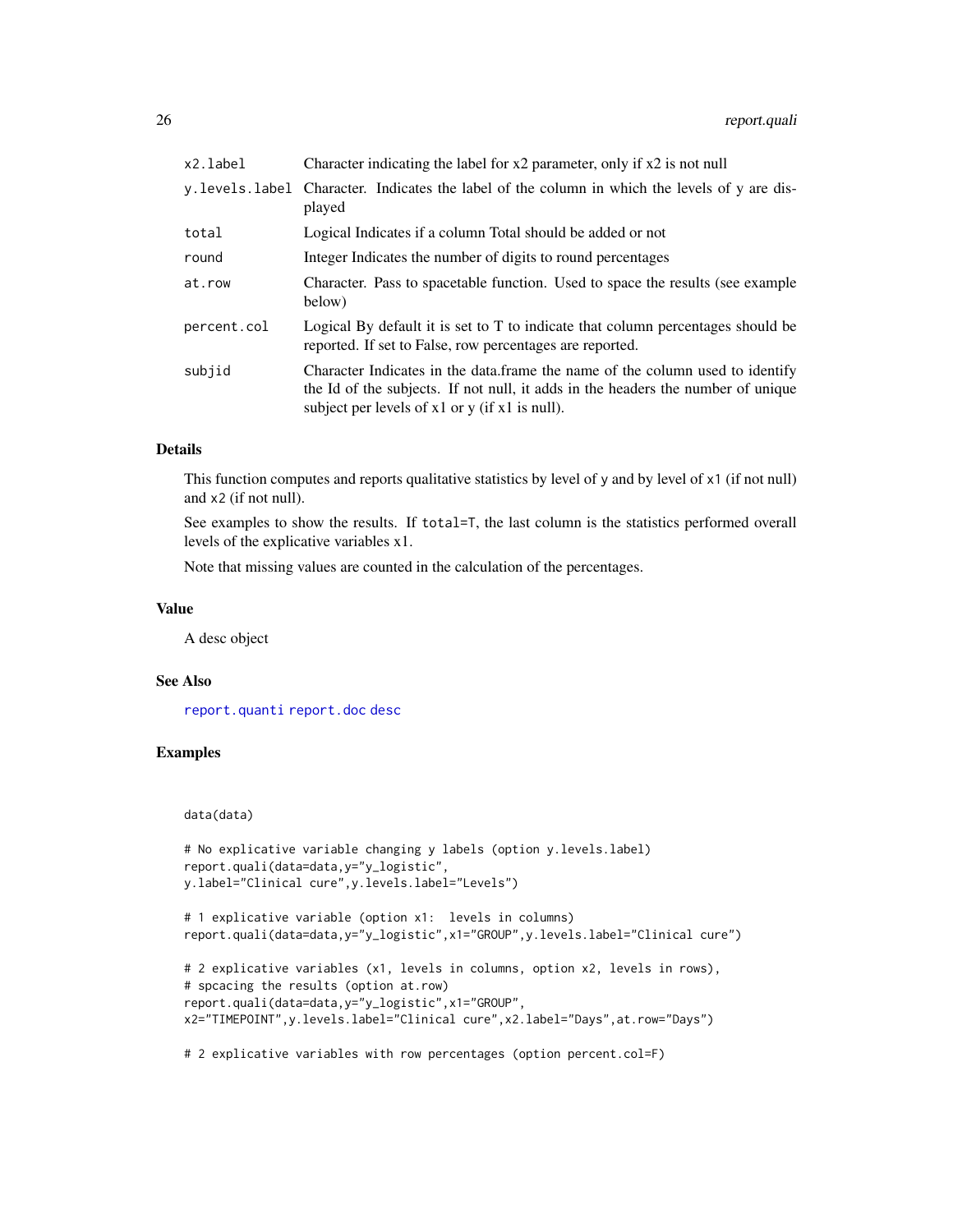# <span id="page-26-0"></span>report.quanti 27

```
report.quali(data=data,y="y_logistic",x1="GROUP",
x2="TIMEPOINT",percent.col=FALSE,x2.label="Days",y.levels.label="Clinical cure")
# Add Total number of subjects in headers (option subjid="SUBJID")
report.quali(data=data,y="y_logistic",x1="GROUP",
x2="TIMEPOINT",at.row="TIMEPOINT",subjid="SUBJID")
# Round percentages to 1 digit (option round=1)
report.quali(data=data,y="y_logistic",x1="GROUP",
x2="TIMEPOINT",at.row="TIMEPOINT",subjid="SUBJID",round=1)
# Qualitative statistics with a response with more than one levels
tab=report.quali(data=data,y="y_poisson",x1="GROUP",
x2="TIMEPOINT",at.row="TIMEPOINT",subjid="SUBJID",round=1)
# Print formatted results
tab
#Getting raw output (unformatted)
```

```
tab$raw.output
```
<span id="page-26-1"></span>report.quanti *Descriptive "quantitative" statistics (mean, SD, median...) reporting*

#### Description

report.quanti Returns quantitative descriptive statistics such as mean, median, standard deviation etc...

#### Usage

```
report.quanti(data, y, x1 = NULL, x2 = NULL, y.label = y,
  round = 2, total = F, scientific = F, digits = NULL,
 at.row = NULL, subjid = NULL, geomean = F, add.mad = F,
 default.stat = T, func.stat = NULL, stat.name = "Statistics",
  func.stat.name = "")
```
#### Arguments

| data           | Data.frame object                                                                      |
|----------------|----------------------------------------------------------------------------------------|
| У              | Character indicating a numerical vector in the data frame passed to data argu-<br>ment |
| x1             | Character indicating a factor in the data (levels will be displayed in columns)        |
| x <sub>2</sub> | Character indicating a factor in the data (levels will be displayed in lines)          |
| v.label        | Character Indicates the label for y parameter                                          |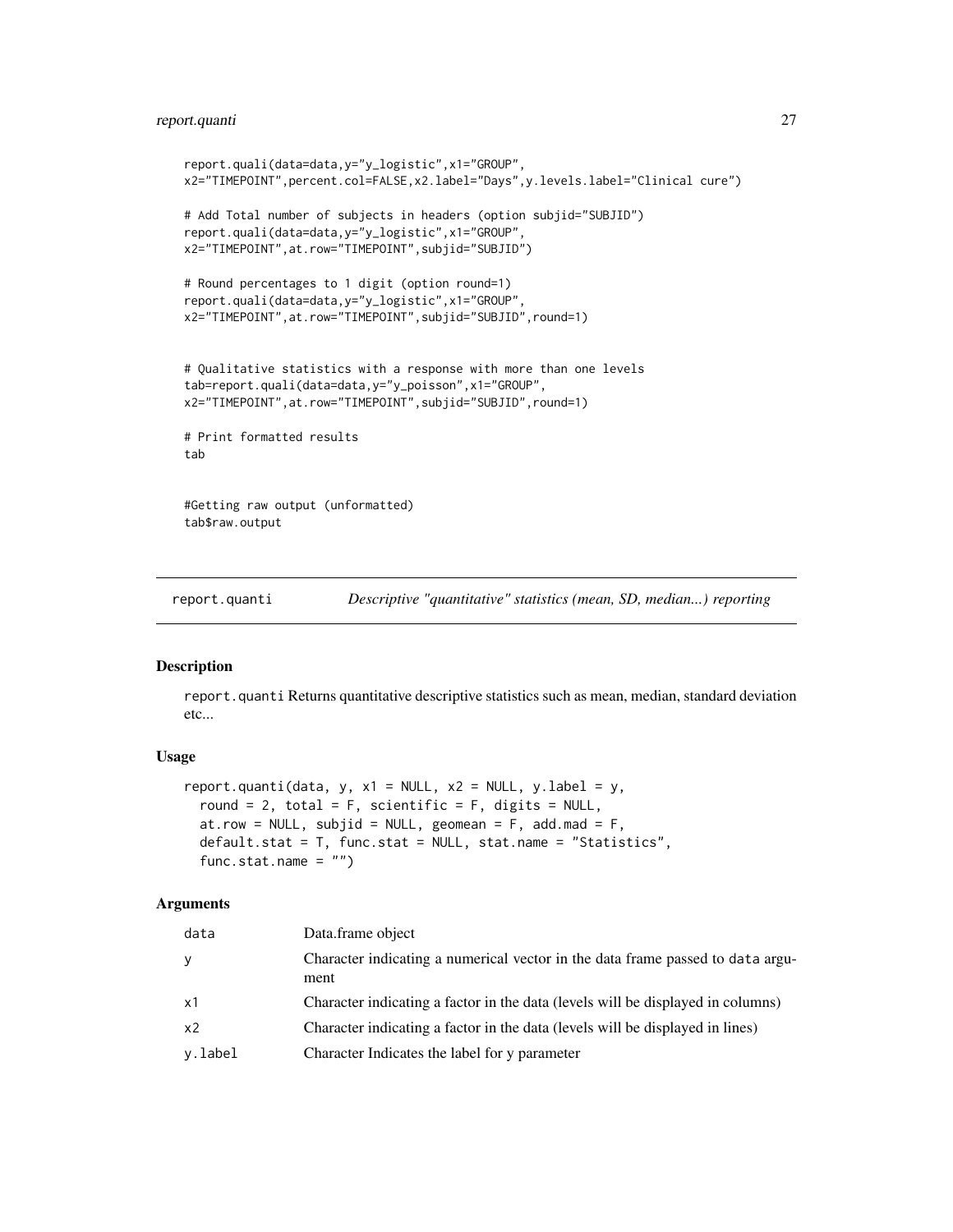<span id="page-27-0"></span>

| round        | Numeric to indicate how to round statistics                                                                                                      |
|--------------|--------------------------------------------------------------------------------------------------------------------------------------------------|
| total        | Logical to indicate if a "Total" column should be added                                                                                          |
| scientific   | Logical Indicates if statistics should be displayed in scientific notations or not                                                               |
| digits       | Numeric (used if scientifc=TRUE) to indicate how many digits to use in scien-<br>tific notation                                                  |
| at.row       | Character Used to space the results (see examples)                                                                                               |
| subjid       | Character Indicates the column in which there is the subject Id to add the number<br>of subjects in the column header if x1 and x2 are not null. |
| geomean      | Logical If yes geometric mean is calculated instead of arithmetic mean: $exp(mean (log(x), na.rm=TRUE))$<br>fpr $x>0$                            |
| add.mad      | Logical If yes the Median Absolute Deviance is added to the median statistics<br>(see function mad)                                              |
| default.stat | Logical (default to TRUE). If FALSE you can specify your own example                                                                             |
| func.stat    | Function. If specified then default stat=FALSE and only the specified statistic is<br>reported                                                   |
| stat.name    | Character. Indicates the name of the variable that report the statistics Default $=$<br>"Statistics"                                             |
|              | func.stat.name Character. Used only if default.stat=FALSE. Indicates the name of specific<br>statistic you want to report                        |

#### Details

This function computes and reports quantitative statistics on y. And can gives the statistics by level of two factors (x1 in columns and/or x2 in rows). See the example to show the results. If total=TRUE, the last column is the statistics performed overall levels of x1 for each levels of x2. Quantiles are calculated using type 3 (SAS presumed definition) algorithms, but even though, some differences between SAS and R can appear on quantile values.

"geomean" compute the geometric mean defined as  $exp(mean(log(y)))$ . The values below or equal 0 are removed and a message is printed to indicate how many values were deleted to calculate the geometric mean.

N returns the number of observations (including NA values)

stat.name is auomatically transformed using [make.names](#page-0-0) function.

#### Value

A desc object.

# See Also

[report.quali](#page-24-1) [report.doc](#page-15-1) [desc](#page-5-1)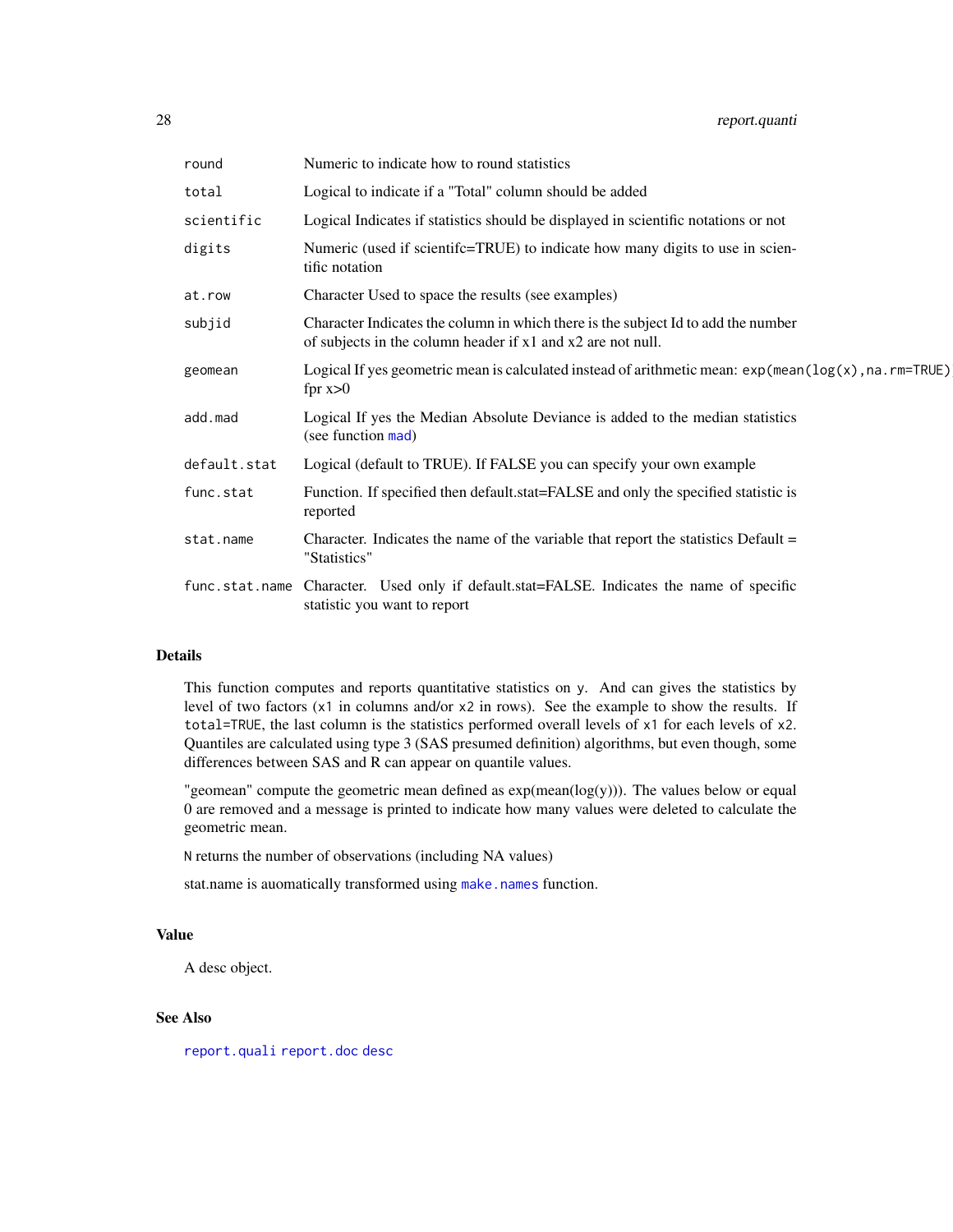#### report.quanti 29

#### Examples

#### data(data)

# Quantitative statistics with no factor

report.quanti(data=data,y="y\_numeric",total=TRUE,y.label="Awesome results")

#' # Quantitative statistics with no factor with geometric mean (option geomean=TRUE)

report.quanti(data=data,y="y\_numeric",y.label="Awesome results",geomean=TRUE)

# Quantitative statistics with one factor

report.quanti(data=data,y="y\_numeric",x1="GROUP")

# One factor with total column

report.quanti(data=data,y="y\_numeric",x1="GROUP",total=TRUE)

# Quantitative statistics with two factors

report.quanti(data=data,y="y\_numeric",x1="GROUP",x2="TIMEPOINT")

# Quantitative statistics with two factors and a total column

report.quanti(data=data,y="y\_numeric",x1="GROUP",x2="TIMEPOINT",total=TRUE)

# Add median absolute deviance to the median statistics

report.quanti(data=data,y="y\_numeric",x1="GROUP",x2="TIMEPOINT",total=TRUE,add.mad=TRUE)

# Quantitative statistics with spacing rows (option at.row)

```
report.quanti(data=data,y="y_numeric",x1="GROUP",
x2="TIMEPOINT",total=TRUE,at.row="TIMEPOINT")
```
# Add number of subjects in headers (option subjid)

```
tab=report.quanti(data=data,y="y_numeric",x1="GROUP",
x2="TIMEPOINT",total=TRUE,at.row="TIMEPOINT",subjid="SUBJID")
```
# Print tab output tab

#Getting a specific statistic and not the default ones

mystat=function(x) quantile(x,0.99,na.rm=TRUE)

```
tab=report.quanti(data=data,y="y_numeric",x1="GROUP",
x2="TIMEPOINT",total=TRUE,subjid="SUBJID",
```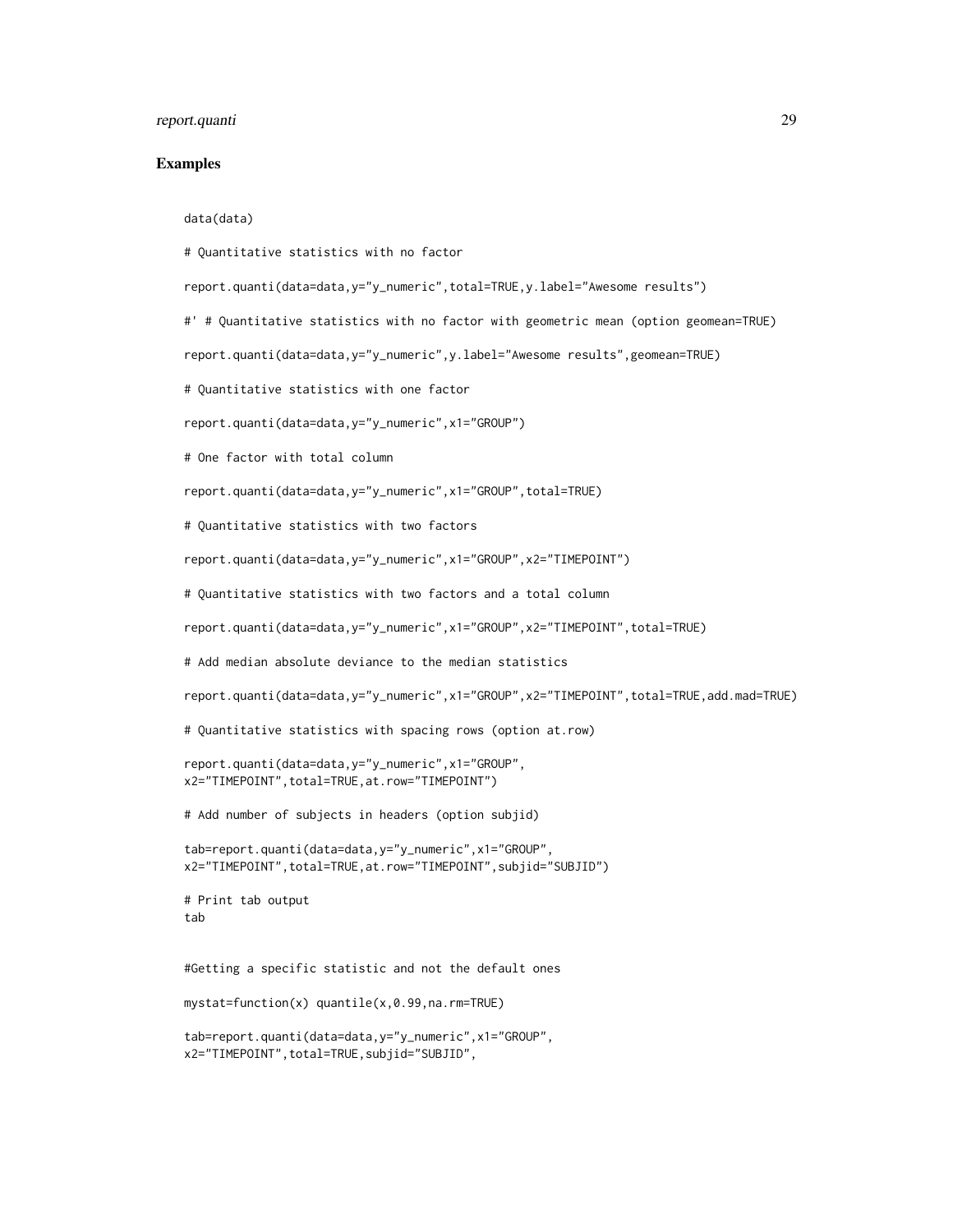# <span id="page-29-0"></span>30 spacetable

```
func.stat=mystat,func.stat.name="99% quantile")
tab
mystat2=function(x) mean(x,na.rm=TRUE)/sd(x,na.rm=TRUE)
tab=report.quanti(data=data,y="y_numeric",x1="GROUP",
total=TRUE,subjid="SUBJID",func.stat=mystat2,
func.stat.name="Coefficient of variation")
tab
mode=function(x) {
  x=na.omit(x)
  ux < - unique(x)ux[which.max(tabulate(match(x, ux)))]
}
tab=report.quanti(data=data,y="y_numeric",
func.stat=mode,func.stat.name="Mode")
#Getting raw output
tab$raw.output
#Getting a data.frame version of the output
tab$output
```
<span id="page-29-1"></span>spacetable *Add space to the results of a statistic table*

# Description

spacetable Add space at some interval in a table of statistics

#### Usage

spacetable(tab, at.row = 6)

#### Arguments

| tab    | a data.frame. Normally, the output part of a desc object               |
|--------|------------------------------------------------------------------------|
| at.row | Numeric (between 1 and ncol (tab)) or Character (a column name of tab) |

# Details

Used internally into report.lsmeans, report.quanti and report.quali

#### Value

A data.frame with some space between levels of the variable specified by at.row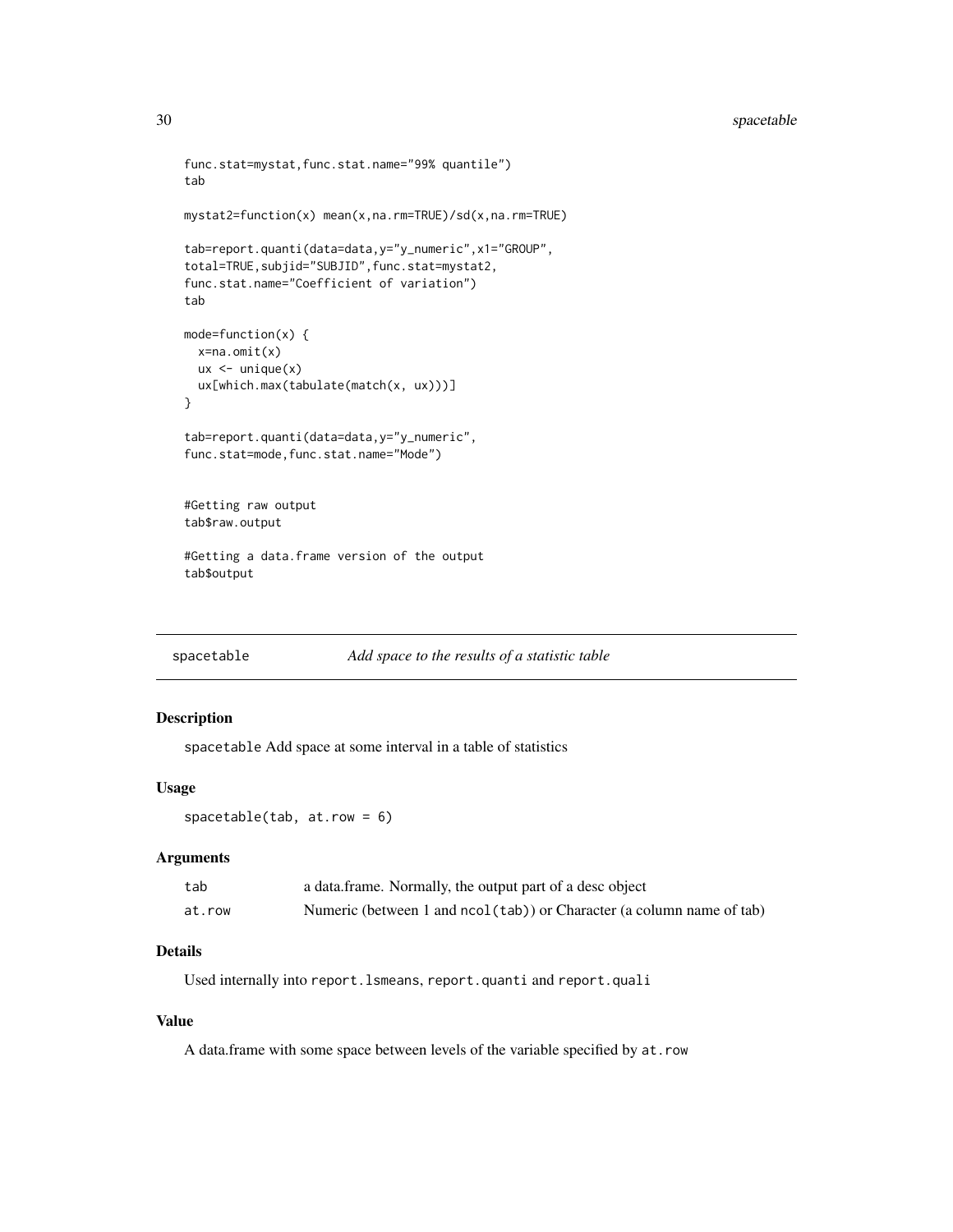# <span id="page-30-0"></span>space\_vline 31

# See Also

[report.quanti](#page-26-1) [report.quali](#page-24-1) [report.lsmeans](#page-22-1)

# Examples

```
data(data)
spacetable(report.quali(data=data,y="y_logistic",x1="GROUP",
x2="TIMEPOINT")$output,at.row="TIMEPOINT")
```
# space\_vline *Compute the indices where to put blanks in report.doc*

# Description

Compute the indices where to put blanks in report.doc

# Usage

space\_vline(tab, at.row)

#### Arguments

| tab    | data.frame from a desc object             |
|--------|-------------------------------------------|
| at.row | Character. at row option of a desc object |

# Details

None

# Value

A vector of integers

# See Also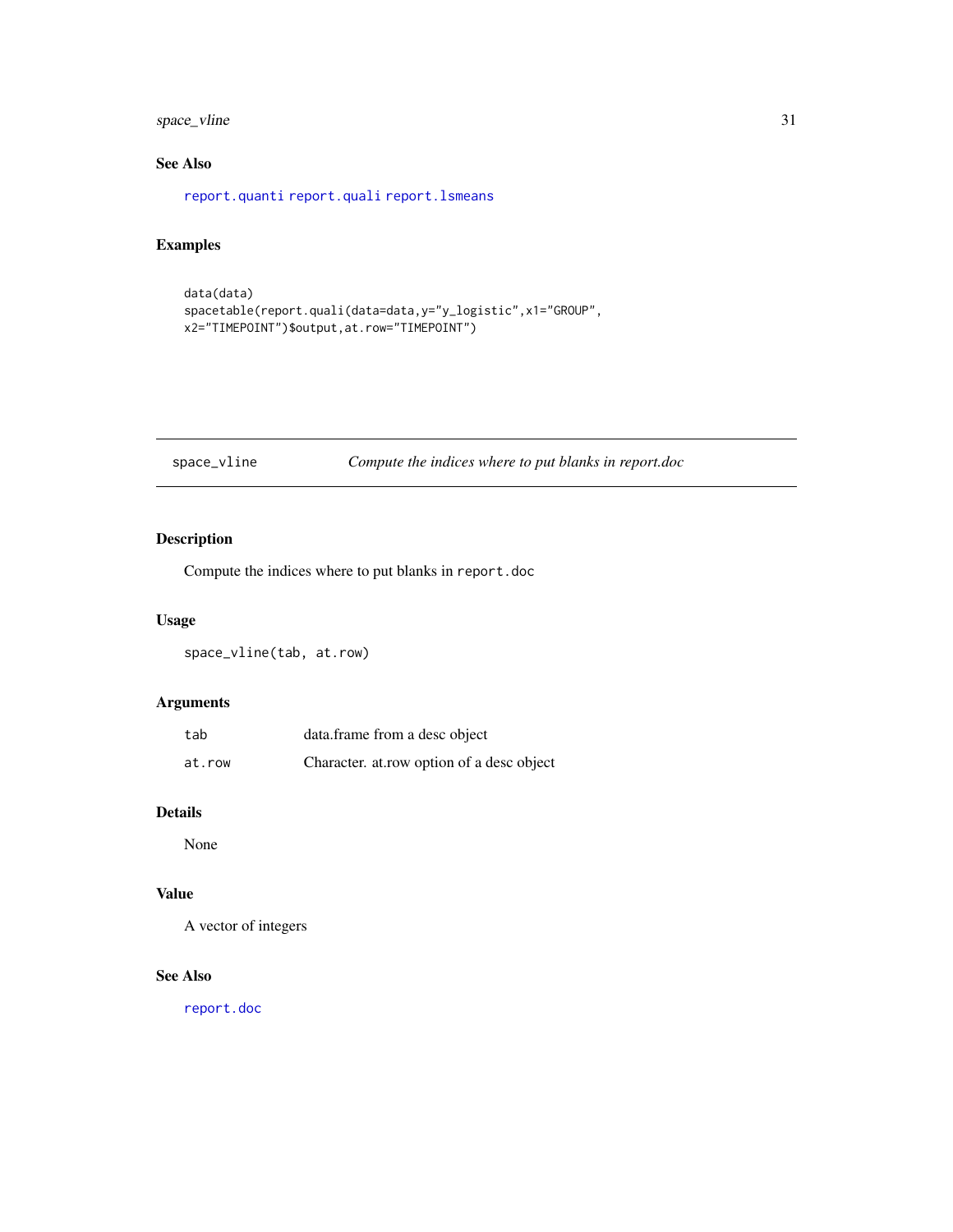<span id="page-31-0"></span>

Split a table of statistics in two.

#### Usage

## S3 method for class 'desc' split(x, f, drop, ..., variable, at)

# Arguments

| $\mathsf{x}$ | A desc object                                                                             |
|--------------|-------------------------------------------------------------------------------------------|
|              | see split documentation                                                                   |
| drop         | see split documentation                                                                   |
| .            | Other parameters                                                                          |
| variable     | Character. Indicates the variable to use for the split                                    |
| at           | Integer. Indicates the maximum number of levels to include in the first splitted<br>table |

# Details

Used for splitting an output in two. It can be used for example when the table takes too much space in a page of a Word document (see the example below).

#### See Also

[desc](#page-5-1)

#### Examples

data(data)

```
tab1=report.quanti(data=data,y="y_numeric",
x1="GROUP",x2="TIMEPOINT",at.row="TIMEPOINT",subjid="SUBJID")
```

```
s=split(tab1,variable="TIMEPOINT",at=3)
```
tab1.1=s\$x1 tab1.2=s\$x2

tab1.1 tab1.2